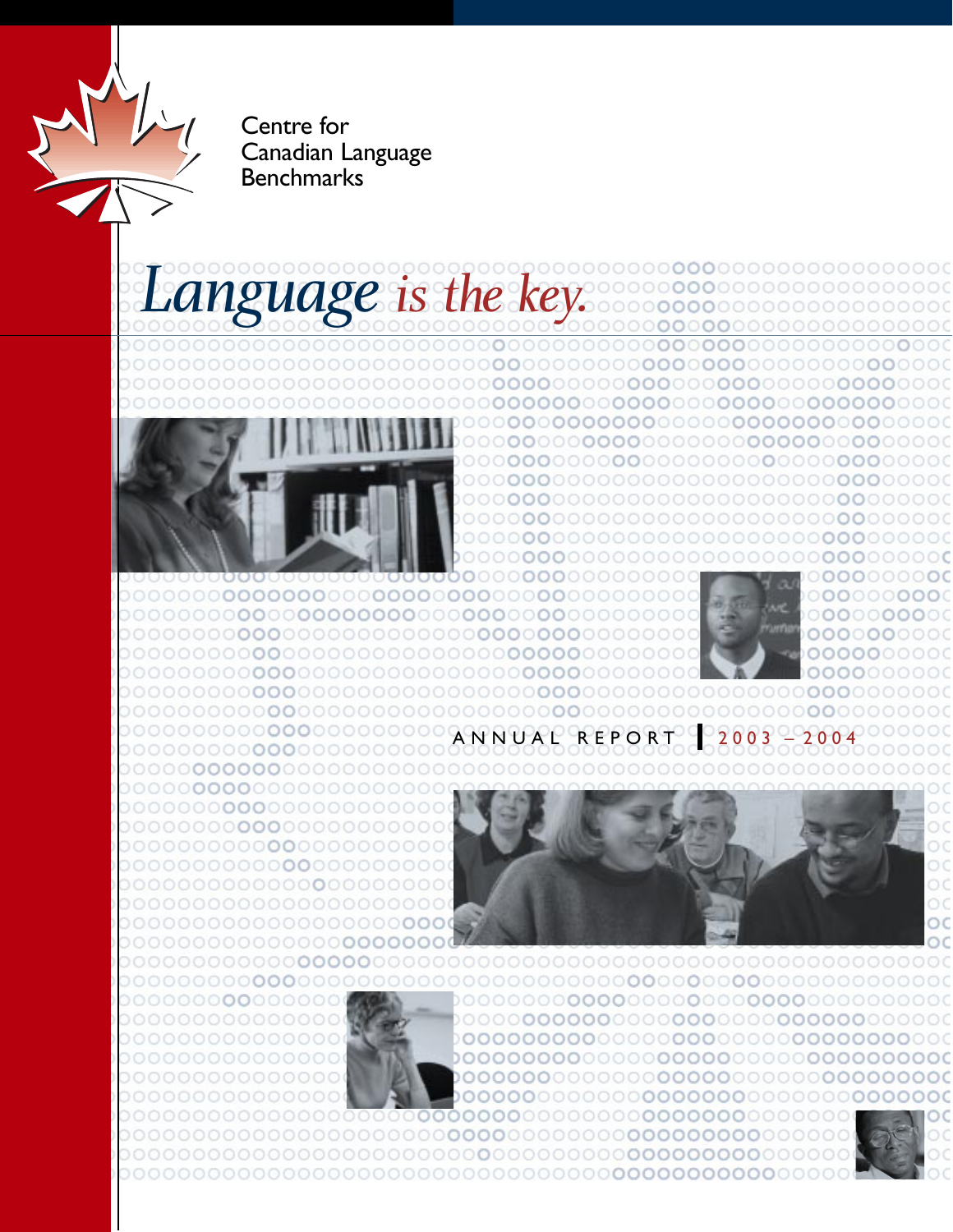The Centre for Canadian Language Benchmarks (CCLB)

is a not-for-profit organization driven primarily by its desire to develop, promote, and maintain excellent language proficiency standards and support research to those ends. Its clients include government agencies, service providers, educational organizations and institutions that serve second language learners, labour unions and private sector employers. Its directors include language training specialists and researchers, representatives of language training and assessment service providers and government.

## Our Mandate

To develop, promote and conduct research in support of the Canadian Language Benchmarks (CLB) and the *Standards* linguistiques canadiens (SLC)<sup>1</sup>, and to encourage the alignment of curriculum and program structure with the Canadian Language Benchmarks and the *Standards linguistiques canadiens*.

## Our Standard Goal

Our goal is to promote excellence in the teaching and learning of English and French by adults across Canada by establishing and supporting language proficiency standards that affect program delivery and policy development in the areas of education, labour market access and immigrant integration across the country.

#### *Objectives*

- > To develop and promote the Canadian Language Benchmarks and the *Standards linguistiques canadiens*
- > To establish a certification system for CCLB recognized tests, assessors and testers, CLB and SLC experts and materials
- > To establish and maintain standards to govern a comprehensive national CLB and SLC assessment system
- > To promote the alignment of existing second language curricula, assessment tools and program structures with the CLB and SLC
- > To promote the development of new curricula, assessment tools, tests and program structures that align with the CLB and SLC
- > To conduct, apply and promote research in support of the above objectives.

## Organizational Development Goal

To develop efficient, effective, inclusive organizational structures, supports and process to carry out the CCLB mandate.

#### *Objectives:*

- 1 To establish clear and appropriate roles and responsibilities for Executive Council, Board of Directors and CCLB staff.
- 2 To develop and implement clear measures of accountability and performance of Executive Council, Board of Directors and CCLB staff.
- 3 To operate the CCLB in a fiscally viable manner.
- 4 To establish clear lines of communication between stakeholders, CCLB staff, Executive Council and Board of Directors.
- 5 To represent stakeholders.
- 6 To provide services and products in a timely manner.
- 7 To review mandate, goals, objectives and bylaws, and undertake strategic planning on an ongoing basis.
- 8 To engage in forward planning on a continuing basis.



<sup>1</sup> SLC refers to the Niveaux de compétences linguistque canadiens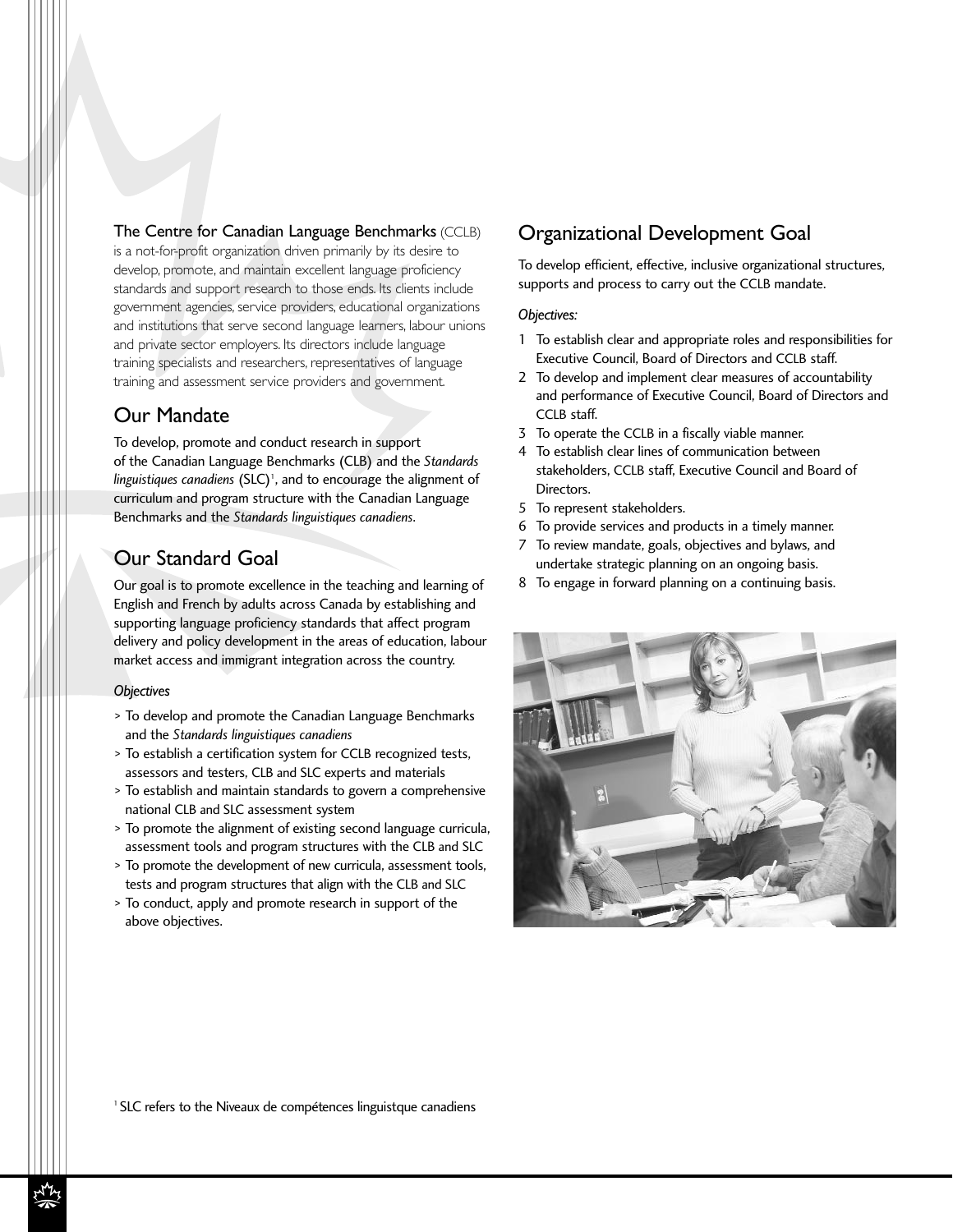# Table of Contents

| Report from the Chair              | $\overline{4}$  |
|------------------------------------|-----------------|
| Report from the Executive Director | 5               |
| Reports from the provinces         |                 |
| Alberta                            | $6 - 10$        |
| British Columbia                   | $\vert \ \vert$ |
| Manitoba                           | $12 - 13$       |
| Nova Scotia                        | $14 - 15$       |
| Ontario                            | $15 - 16$       |
| Projects                           | $17 - 23$       |
| Financial statements               | $24 - 30$       |
| Board of Directors and Staff       | 31              |

Centre for Canadian Language Benchmarks is a not-for-profit organization driven primarily by its desire to develop, promote, and maintain excellent language proficiency standards and support research to those ends.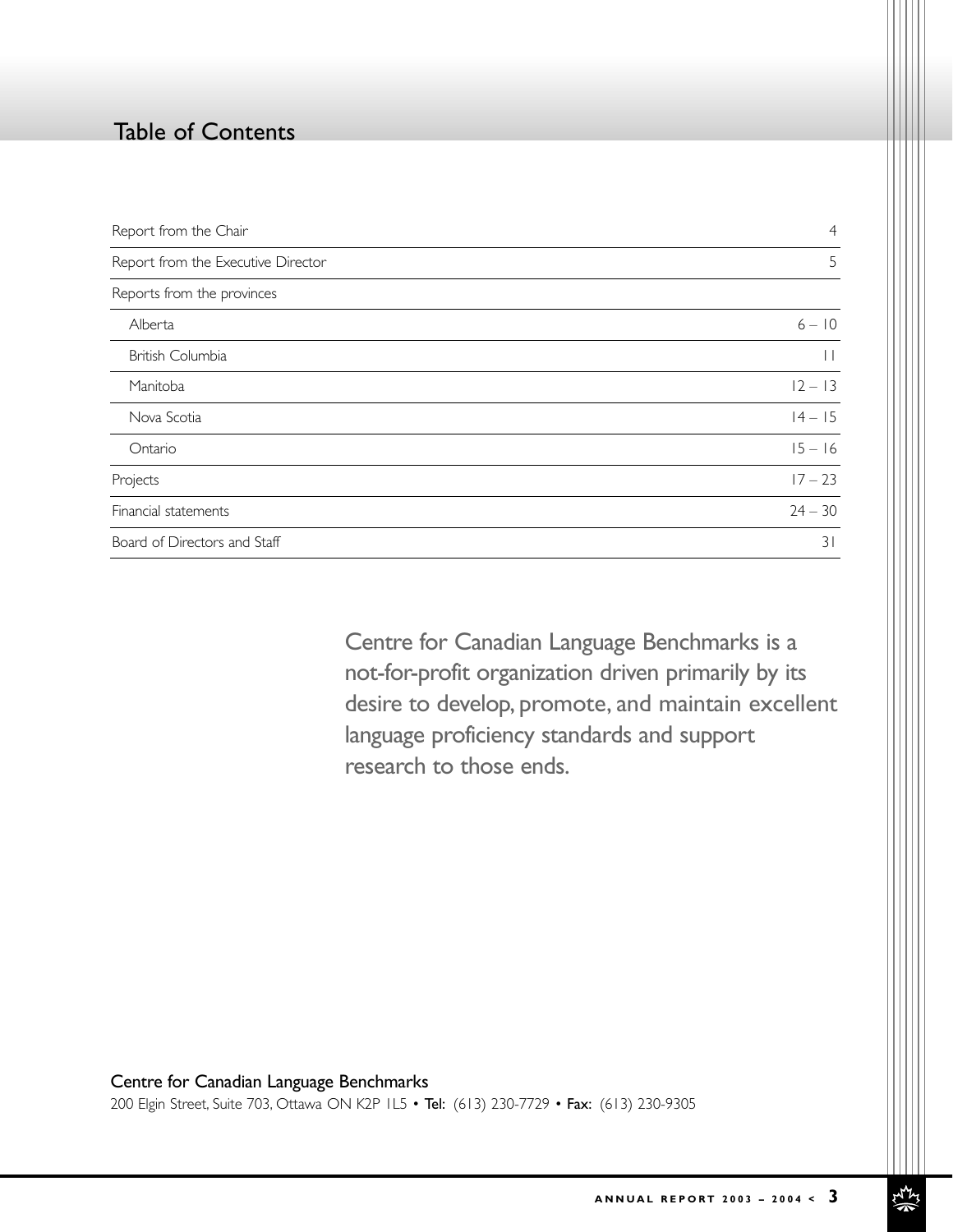

## Report From the Chair

2003-2004 was an exciting year of unprecedented growth at the Centre for Canadian Language Benchmarks (CCLB). The increase in the number of staff, the number and type of projects, and the far reaching and significant impact of the Canadian Language Benchmarks (CLB) marked important milestones in the organization's history.

I am pleased to acknowledge the contributions made by the hard working and committed 19 members of the CCLB Board of Directors and I want to pass on thanks and good wishes to those members who left the board this past year. Most board members serve with the support of their employers so I would also like to recognize the employers for their ongoing commitment to the CLB and the work of the centre.

The Executive Council met several times during the year. Long term strategic planning takes on new and exciting turns each year as new opportunities are presented and the uses and influence of the CLB become known throughout the country.

This past year, the board bylaws were reviewed and revised to reflect the current realities and the growth of the organization.

The unfaltering and tireless efforts of Pauline McNaughton, the Executive Director, continued to provide the foundation for all of the CCLB's many activities. Pauline, in addition to promoting the use of the CLB, speaking at conferences, managing the budget and the dynamic centre and all its activities, writing proposals and reports, was able to advertise and fill a number of new staff positions. The many accomplishments this past year indicate the high quality of their work.

Since the CLB standard was introduced and the CCLB was established, countless immigrants, teachers, programs and organizations have benefited. Any successful organization relies on the efforts of those that put the resources to work in effective and tangible ways. I am very proud to have had the opportunity to work with so many dedicated staff, committed board members and other partners that not only enrich our communities but also have such a meaningful impact on individual lives.

*Margaret Pidlaski Chair*

"Since the CLB standard was introduced and the CCLB was established, countless immigrants, teachers, programs and organizations have benefited."

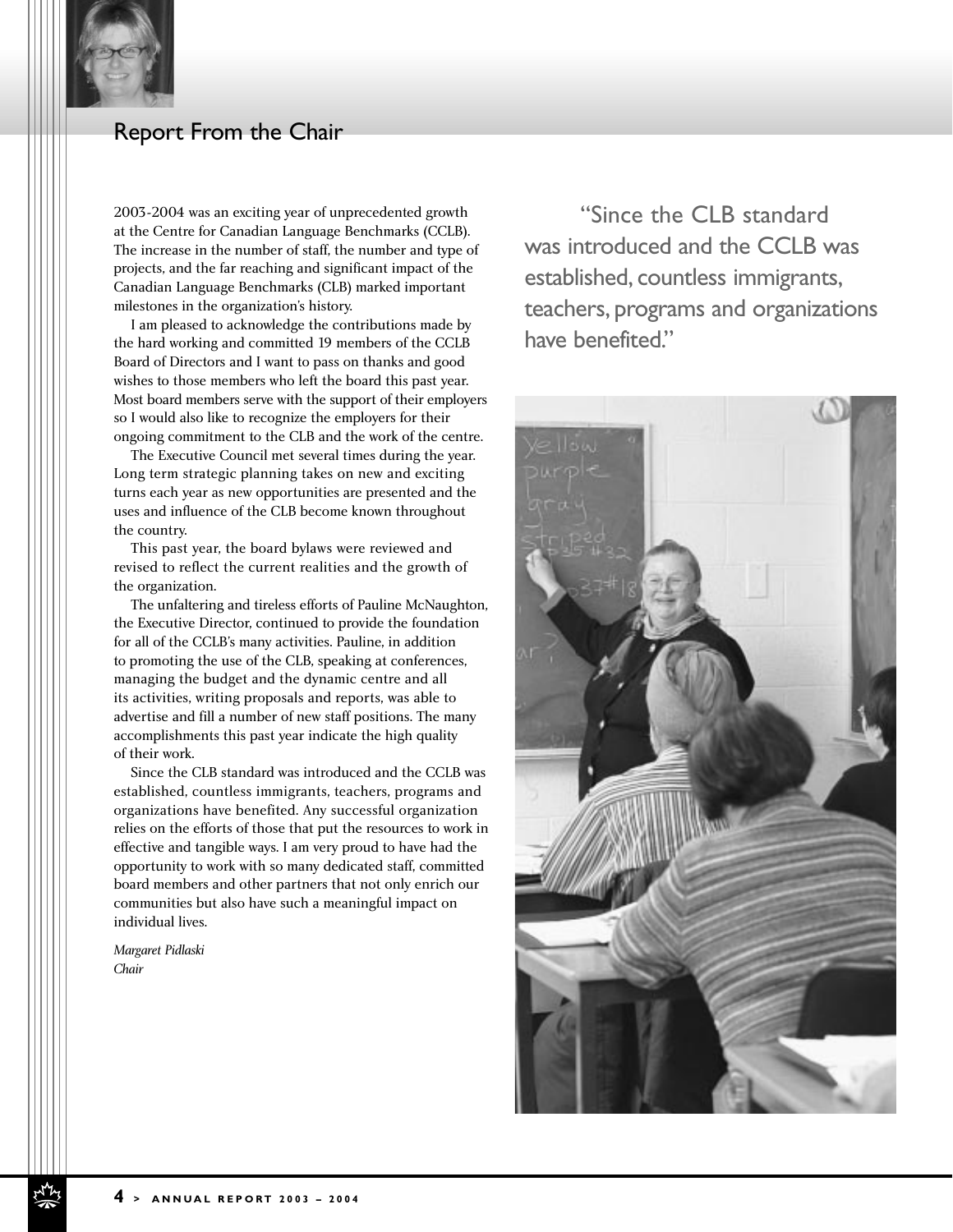

# Report From the Executive Director

The Canadian Language Benchmarks are becoming increasingly recognized as the national standard for describing, measuring and recognizing the second language proficiency of adult immigrants to Canada, in both official languages. This has resulted in tremendous growth and increase in activity at the Centre for Canadian Language Benchmarks, evident throughout this publication.

I would like to thank our many partners for their considerable contributions and commitment to the success of the entire Canadian Language Benchmark initiative, in particular the Board of Directors and the organizations and governments that they represent. A special thank you to Margaret Pidlaski, who brought considerable expertise and vision to her role as Chairperson, offering leadership and direction during a year of intensive strategic planning and critical reflection on the roles and responsibilities of the CCLB.

The necessity of a national standard such as the Canadian Language Benchmarks has never been more important. The Centre for Canadian Language Benchmarks principle goal is to provide leadership in support of the Canadian Language Benchmarks as a practical, fair and reliable national standard, improving access and opportunity for living and working in Canada.

The CCLB continues to grow in order to better serve and support a growing and diverse CLB community of practice. New staff positions have been created over the year in both administration and project management and coordination.

- > Assistant Executive Director, Ed Lovell, has leadership in areas related to financial administration, human resources and contract management.
- > Project Coordinator, Mark Collings, is responsible for establishing a Project Management Office (PMO) at the CCLB. The PMO will ensure a systematic project management process is carried out, involving consultation with stakeholders at all stages of project development. This new project management process delineates the steps and approval stages in order to ensure funders are satisfied and that the delivered product meets organizational goals and objectives.
- > Test Development Coordinator, Pat Meek, has worked at the CCLB for a couple of years now as CLBPT Lead Trainer on a contractual basis. This role has expanded over the past year to include consulting and coordination of a number of test development related projects and proposed projects.
- > Project Manager, Louise Matte, provides leadership in the national implementation of the new French Canadian Language Benchmarks, and a number of related development and support activities.



"The necessity of a national standard such as the Canadian Language Benchmarks has never been more important."

- > Project Manager, Rebecca Gowan, oversees two projects funded by Human Resources & Skill Development Canada which involve bridging two national skills standards: the Canadian Language Benchmarks and HRSDC's Essential Skills for the Workplace.
- > Communications and Office Administrator, Mélanie Boucher, ensures the effective operation of the office while overseeing the Centre's communications activities and website development.
- > Administrative Assistant, Rachel Briere, provides a wide variety of support services to the whole staff team, with key responsibilities for maintaining the communications database and processing orders and special requests for materials.

The CCLB looks forward in 2004-2005 to supporting a growing CLB community of practice that spans education, training, community

*Pauline McNaughton Executive Director*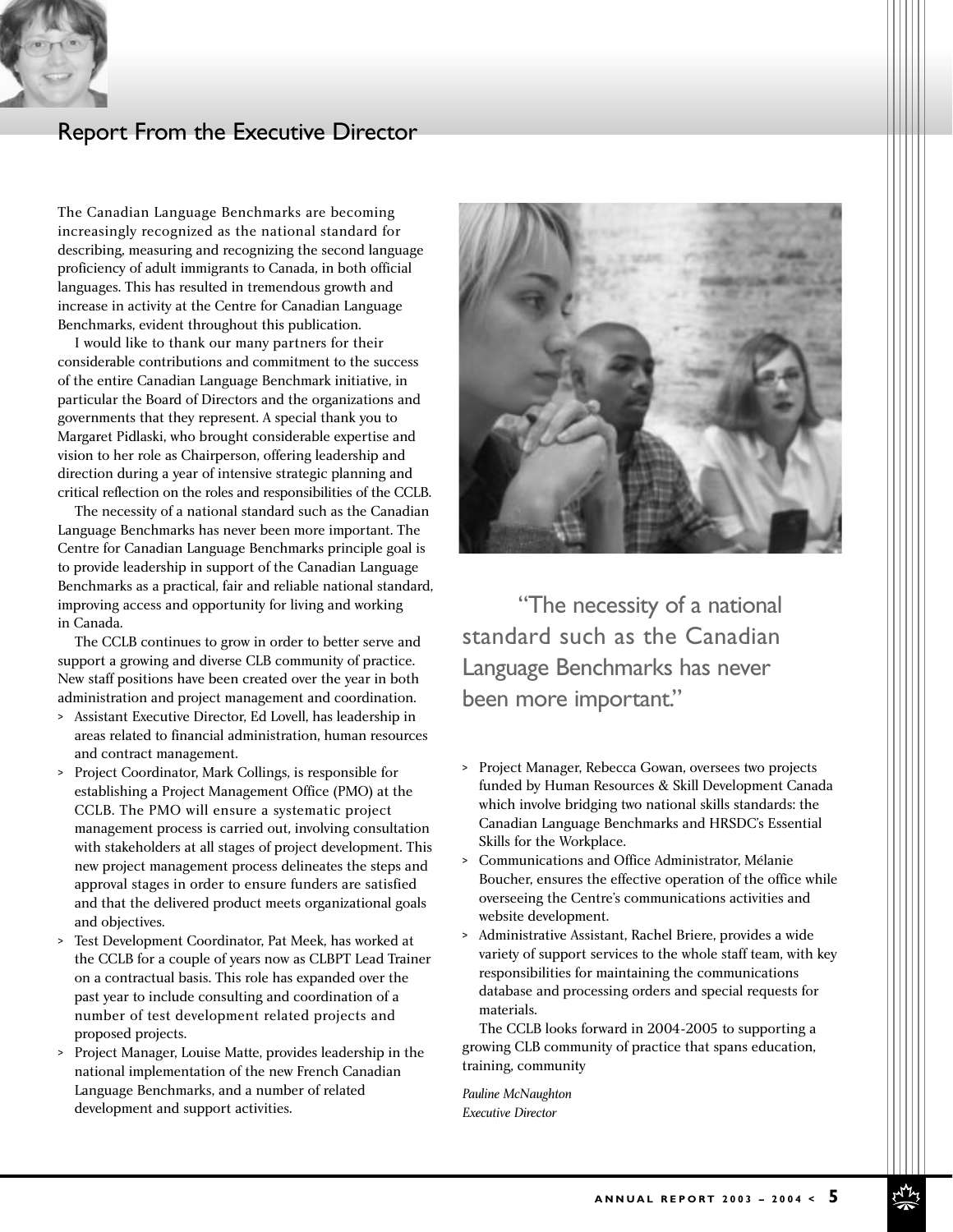The following projects were completed in 2003-2004

#### 1. Canadian Language Benchmarks Placement Test for Admission to Post-Secondary Education *Organization: NorQuest College*

This research project was implemented from August 2002 to June 2003. The aim of the project was to establish the CLBA or CLBPT as the language proficiency standard assessment instrument for learner outcomes from NorQuest College' ESL Intensive program and for admission to the College's Health Career Programs. The activities in this project included the language assessment of Health Care Aide (HCA) learners, the analysis of training materials and consultation with HCA instructors as well as the language assessment of finishing ESL Intensive learners. The findings are as follows: The CLBPT is a viable admission measure for entrance to the Health Care Aide (HCA) program at NorQuest College. The HCA learners achieved an average of CLB 6; however analysis of course materials and observation of class activities produced an average of CLB 7. Learners with lower CLB levels can succeed in training if they possess appropriate prior training or experience, motivation, effective study skills and academic support.

**Deliverable:** Canadian Language Benchmark standard established for admission to Health Care Aide program at NorQuest College. Data from focus group survey regarding challenges of career training in a second language

Contact person: Anna De Luca, Phone: (780) 427-5102 e-mail: anna.deluca@norquest.ca

#### 2. Fast-track Course for ESL-foreigntrained Health Professionals Re-entering as Practical Nurses *Organization: NorQuest College*

This project commenced in December 2003 and is expected to be completed in October 2004. The goal of the project is to develop an ESL bridging course that will assist foreign trained health professionals to successfully complete the Practical Nurse training programs, particularly the fast-track Practical Nurse Re-Entry Program at NorQuest College. Some of the activities in this project include:

> Identifying potential knowledge and skill gaps that exist for foreign-trained professionals when confronted with the materials and activities used for the PN courses at NorQuest College, and as a result determine key elements that need to be included in a bridge course

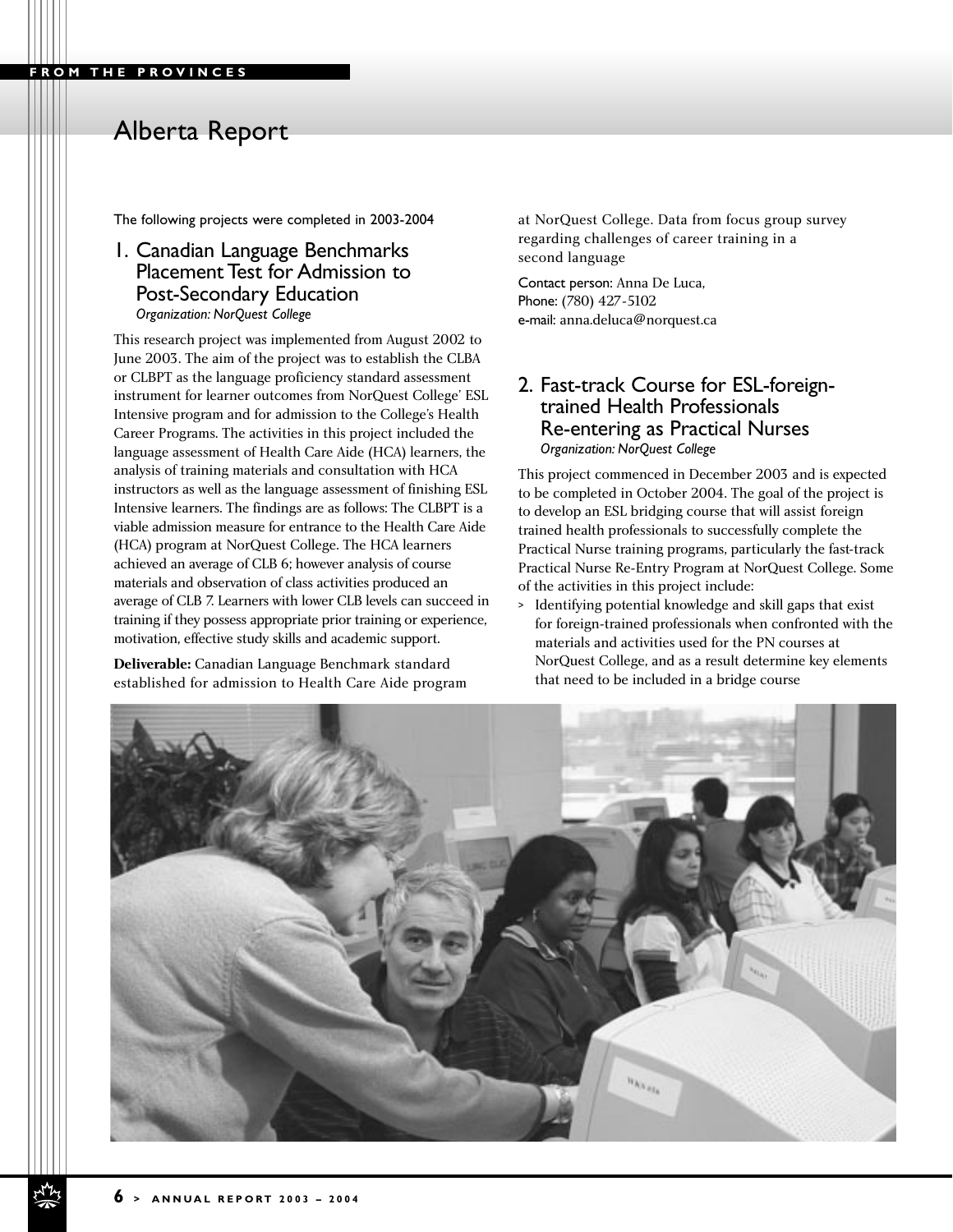- > Developing specific modules that address the identified gaps in language and culture, skills and knowledge. The preliminary topics that have been identified are vocabulary, background information on the health care system and workplace culture in continuing care and acute care facilities where practical nurses are employed. All of the language activities within the modules will be CLB-referenced.
- > Using hybrid technology models to deliver some of the modules.

**Deliverable:** A bridging course for foreign trained health professionals that addresses the communication and sociocultural issues in practical nursing.

Contact person: Anna De Luca Phone: (780) 427-5102 e-mail: anna.deluca@norquest.ca

## 3. Developing Integrated Programming for Immigrant Professionals

*Organization: Edmonton Mennonite Centre for Newcomers – Career & Employment Services Department*

The project involved the derivation of a conceptual model for the development of integrated bridging programs (for internationally educated professionals (IEPs) from the processes and outcomes intrinsic to EMCN's long-running and highly successful Engineers and Technologists Integration Program (ETIP).

The model is premised upon a client-centred *constructivist* approach to the alleviation of the *personal, environmental, social,* and *systemic* barriers faced by IEPs. All programs built on the ETIP model will focus on providing a Bridge to professional practice in the Canadian labour market.

The four main components of the model, *Information, Assessment, Bridging,* and *Facilitated Job Search*, including their *constituent modules,* are configurable to, and able to accommodate, the accreditation processes of most professions. A key objective (extending beyond the dedicated intensive ESL/ ESP module in the bridging component of the program) will be to enhance o*ccupation specific (professional) communications in English* — skills that are essential for professional practice.

#### **Deliverable(s):**

a. "Developing Integrated Programming for Immigrant Professionals" This paper describes the historical development of ETIP and the derivation of the essential components of the programming model. For a PDF file of the report, please go to www.emcn.ab.ca. Go to More Information – Critical Readings and Research.



- b. "An Integrated Bridging Program for Accounting Professionals" – an application of the derived model. The pilot program is currently running at EMCN at its Path to Employment location
- c. "Professional Communications for Internationally Educated Accounting Professionals" – a CLB-referenced curriculum for the Professional Communications module in the program of studies of the program's bridging component.

Contact person(s)

RE: The ETIP Model / Program Development: Mr. Karol Adamowicz Research Coordinator Edmonton Mennonite Centre for Newcomers Tel: (780) 945-2287 (direct line) or (780) 421-7400 (switchboard) Email: kadamowicz@emcn.ab.ca

RE: Communications Curriculum Mrs. Karen Berg Curriculum Development Coordinator Edmonton Mennonite Centre for Newcomers Tel: (780) 421-7400 Email: kberg@emcn.ab.ca

RE: Integrated Bridging Programs for Professionals Mrs. Luella Gaultier Manager, Programs for Immigrant Professionals Edmonton Mennonite Centre for Newcomers Tel: (780) 421-7400 Email: lgaultier@emcn.ab.ca OR

Mr. Ralph Paufler Director, Career & Employment Services Department Edmonton Mennonite Centre for Newcomers Tel: (780) 421-7400 or (780) 424-7709 Email: rpaufler@emcn.ab.ca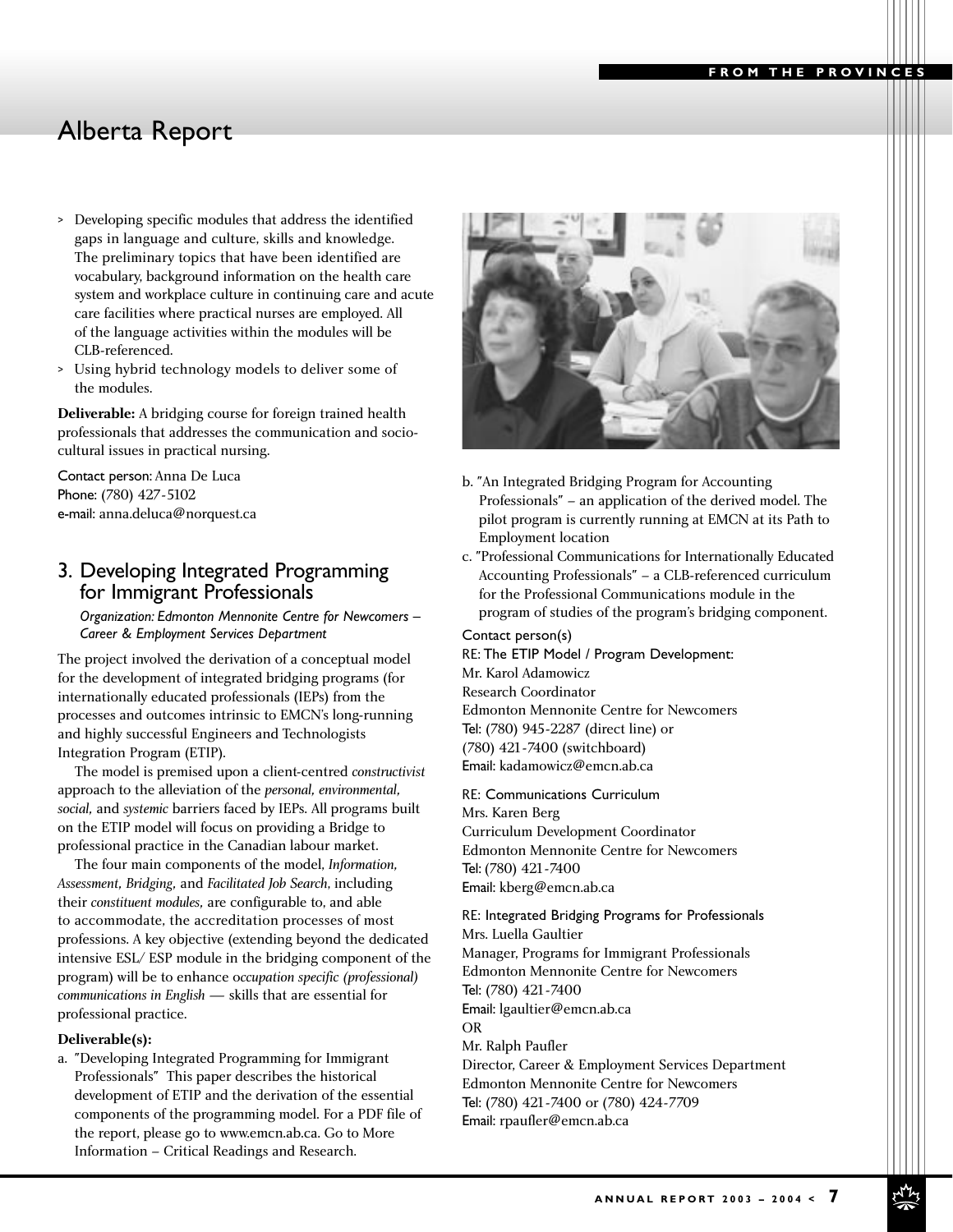SAM assessment tasks at each CLB level include formal tasks and informal tasks such as in-class observation tasks with prior student preparation and portfolio tasks that students complete on their own time.

## 4. SAM (Summative Assessment Manual), Stage I.

*Organization: G.P. Smith Consulting Inc., Edmonton*

Work has been completed on SAM: Summative Assessment Manual, for Canadian Language Benchmarks Stage 1. SAM is a resource for teachers in publicly funded adult ESL programs. Its purpose is to help assess and communicate in a consistent way learners' achievement of the *Canadian Language Benchmarks* competencies and standards towards which they have worked for a period of time, e.g. for one or two sessions.

SAM assessment tasks at each CLB level include formal tasks and informal tasks, such as in-class observation tasks with prior student preparation and portfolio tasks that students complete on their own time. The teacher chooses a formal or informal assessment strategy depending on learner and program characteristics. SAM is a flexible assessment system that can be used by both formal, traditionally structured main stream ESL programs as well as by the more community-oriented ones.

SAM material had been piloted in the ESL classrooms in Edmonton, Windsor, and Winnipeg, and at the ILVARC (Calgary) and LARCC (Edmonton) assessment centres.

At the moment, the SAM CLB 1-4 manual is in the preprinting and publication production phase. SAM comes in two volumes: SAM CLB 1-2, and SAM CLB 3-4.

This project was funded by Alberta Learning, CIC Edmonton and the CCLB

Contact: Contact the CCLB for information about distribution of the SAM materials (613-230-7729 or at info@language.ca)

## 5. Using the CLB in Classroom-based Assessment

*Organization:Tara Holmes & Associates, Inc.*

The goal of this project is to support ESL teachers in developing effective formative assessment strategies based on the Canadian Language Benchmarks. The project will result in a resource book and accompanying video that will include:

> Scenarios showing how teachers incorporate formative assessment into their lesson planning.

- > Assessment strategies for specific skill areas.
- Sample evaluation tools
- Learner samples (speaking and writing) at several benchmark levels
- > Evaluation of learner samples.
- > Discussion questions and sample activities for use in professional development workshops

Once completed this resource will be available for purchase through the CCLB (613-230-7729 or at info@language.ca)

Contact person: Tara Holmes Phone:(403)247-8998 e-mail: taraholmes@shaw.ca

#### 6. Benchmarking Adult Rates of Second Language Acquisition & Integration: how long and how fast?

*Organization: University of Calgary*

This two-year study tracked the rate of English language acquisition for 1,385 adult immigrants who were enrolled in a variety of language instruction programs including LINC, employment and post secondary language instruction. A team of certified assessors used different versions of the Canadian Language Benchmarks Assessment (CLBA) in a cycle of repeated assessments to measure changes in the participants' language proficiency. The changes in language proficiency were calculated in terms of the actual number of hours of instruction needed to move from one benchmark to the next, across the range of benchmarks from CLB 1-8. The final report identifies and explains rates and trends in the language acquisition of adult immigrants as they seek to further their social and occupational integration, through destination language acquisition. The findings are of interest to policy makers, funders, program administrators, language teachers and ultimately to the learners themselves. The report can be obtained from the CCLB website or by contacting the researchers directly.

David L.E. Watt Deidre M. Lake 403-220-7353 403-701-3685

dwatt@ucalgary.ca deidrelake@shaw.ca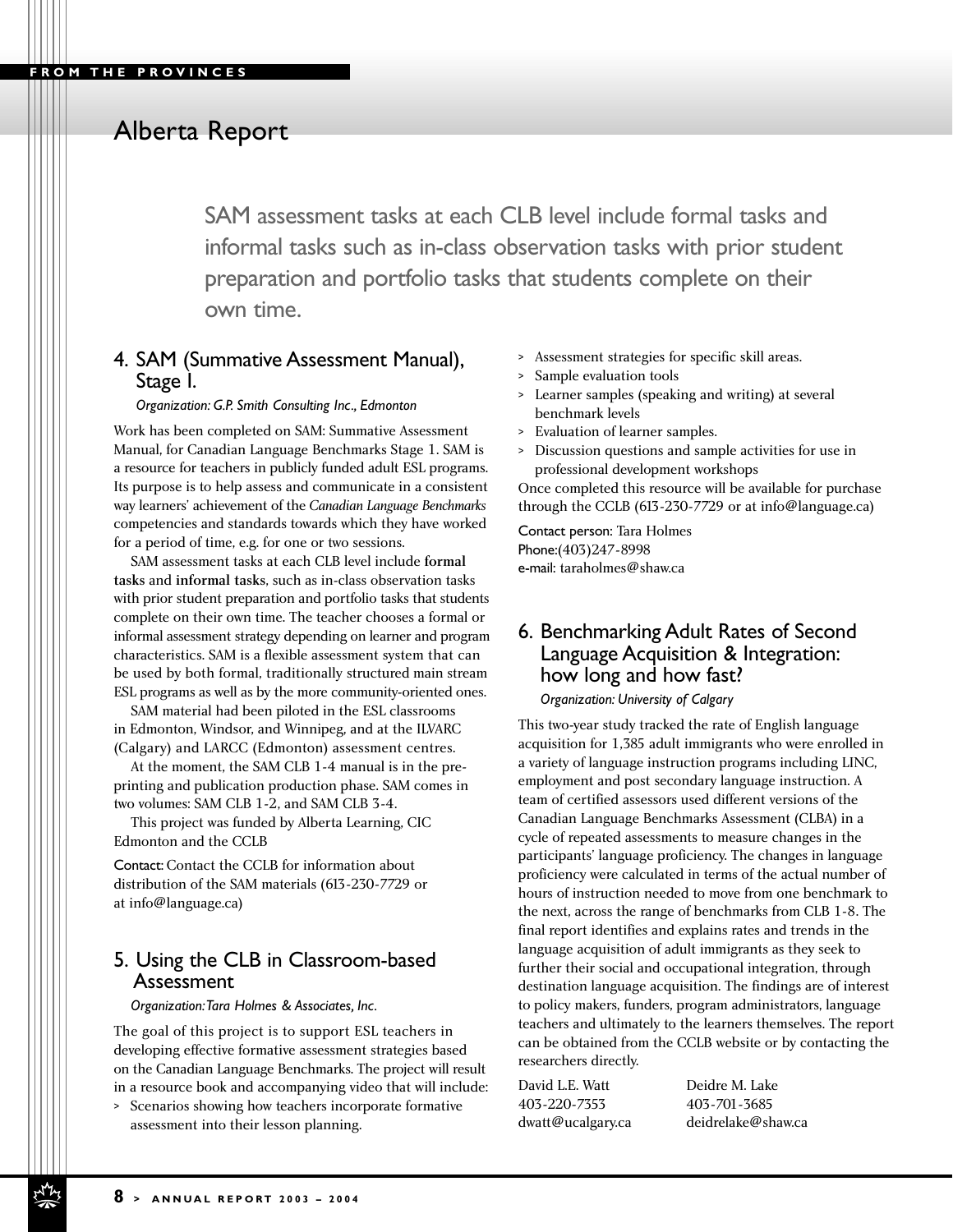#### 7. Student Assessment Chart

#### *Organization:ASSIST Community Services Centre*

ASSIST Community Services Centre, an immigrant services agency in Edmonton, Alberta, is using the CLB as a reference in the development of a student assessment form in the LINC program. The document summarizes the CLB skill levels into a chart in which the instructors can indicate, on a scale, the proficiency level that each student has demonstrated over the term. It will be used as a more formalized tool in indicating promotion in LINC levels.

The form has the advantage of being an easy-to-use, quick reference for the teacher, a clear guide to the student on current skill level and future goals, and a good indicator to other instructors or even institutions on the communicative abilities and LINC levels of transferring students.

Contact person: R. Christine Land, Adult Learning Program Coordinator Phone: (780) 429-3111 Email: eccsc@telusplanet.net,

## 8. Young Adult ESL Literacy Project

*Organization: Bow Valley College*

This project included two phases:

#### **Phase I: Needs assessment, research report and resource development**

A research project was undertaken in 2002-2003, focusing on the language training needs of young adult ESL literacy learners no longer eligible for high school programs, but not advanced enough to move into upgrading or other training programs. Based on the findings, a course guide, assessment tools and teaching materials were developed.

#### **Phase II: Delivery of the pilot program (2003-2004)**

Learners participated in a one-year ESL literacy course, The Young Adult ESL Literacy Program, which incorporated the assessment tools, course guide and materials that had been developed previously. They attended small group classes led by qualified instructors and met with a career advisor to set up plans to reach their educational and career goals. At the end of the year, all learners showed impressive gains in their reading and writing levels.

The following **deliverables** were developed as part of the Young Adult ESL Literacy Project:

> *Research Report: Effective Post High School Programming: Evaluating the Needs of Immigrant Youth with Literacy Issues*, This report outlines the demographics and needs of

young adult ESL literacy learners

- > Course guide for *The Young Adult ESL Literacy Program.* This course guide focuses on reading and writing skills, essay writing skills, spelling, vocabulary and grammar. It includes instructor orientation materials, 8 unit outlines based on themes relevant to the interests of the learner age group and a list of suggested resources.
- > Assessment tools:
	- Competencies checklists based on a combination of the Canadian Language Benchmarks 2000: ESL for Literacy Learners Phases II and III and Alberta Learning's English as a Second Language Senior High Curriculum. These checklists are used to monitor dayto-day learner progress.
	- Reading and writing pre-/post tests
- > Materials that assist learners with the writing process
- > Graded reading materials

Contact Person: Diane Hardy (403) 410-3409 dhardy@bowvalleycollege.ca

## 9. Industry Specific Pre-Employment Language Development for Immigrants in Rural Alberta Communities – Phase One

#### Organization*: Bow Valley College*

The intent of this project is to aid immigrants in acquiring the necessary language skills in order to gain employment in industries in rural Alberta. This will be achieved by developing a framework/process model, referenced to the CLB and Essential Skills, for producing industry specific pre-employment English for the Workplace curricula. The framework will allow for addressing the specific language needs for employment in chosen industries. The usability of this framework will be demonstrated by developing a curriculum for a selected focus (sample) industry and by running a pilot program using the developed curriculum. The focus industry selected is Food Processing and the curriclum will target learners in the CLB 3-4 range.

#### **The deliverables of this project are:**

- a. a framework for curriculum development and
- b. sample curriculum for ESL workers wishing to enter the food processing industry.

#### Contact persons:

Mary Davison; (403) 410-3410 mdavison@bowvalleycollege.ca Lorene Anderson; (403) 247-3308 lorene.anderson@shaw.ca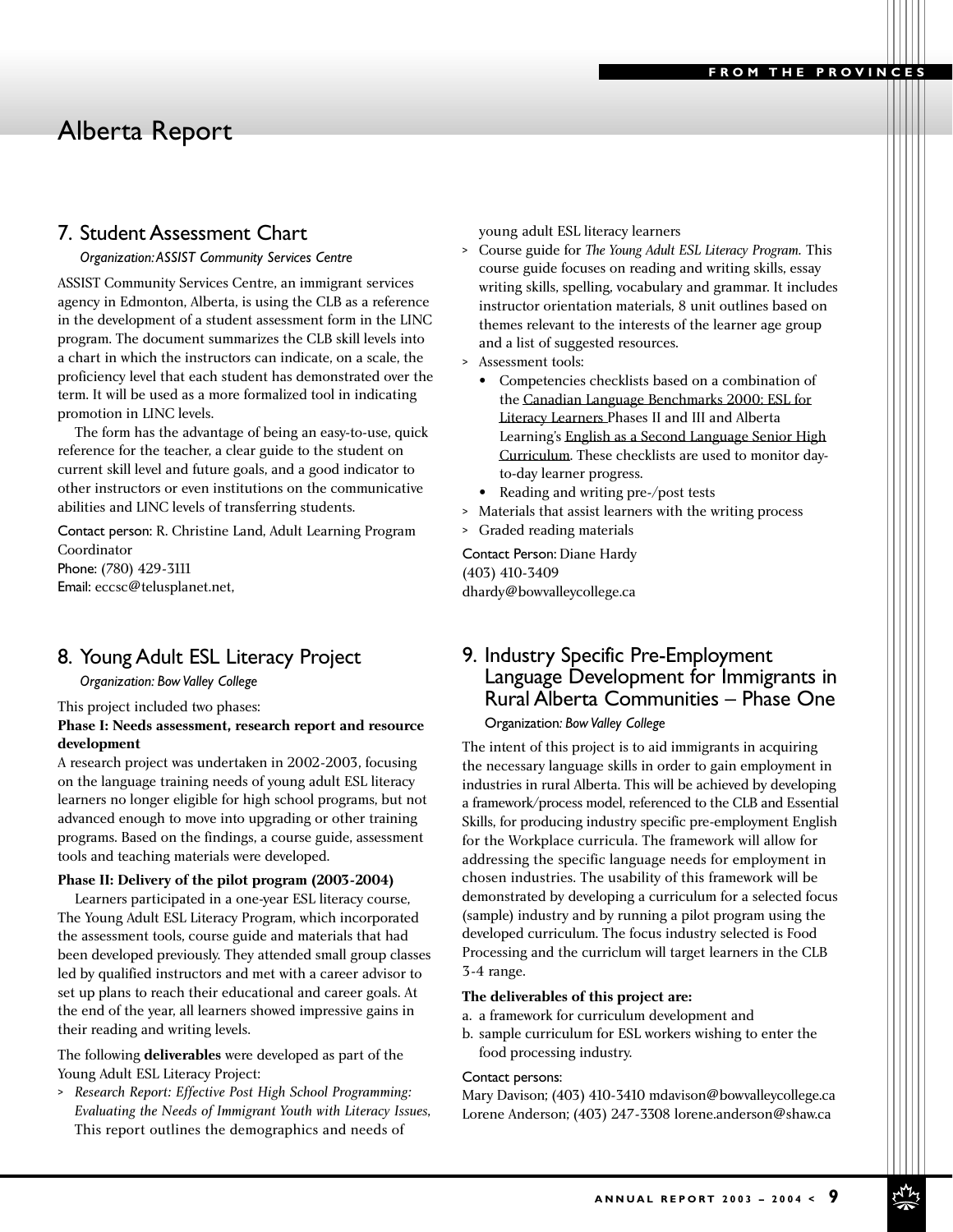#### **FROM THE PROVINCES**

# Alberta Report

## 10. Distribution of LINC Resources

*Organization: Edmonton Catholic Schools*

The program office continues to receive orders for the two LINC resources developed through a collaborative multiprovider initiative:

- > LINC Classroom Activities: Set of four CLB Referenced Teacher Resource Manuals with accompanying cassette. Contains exercises and lessons for the LINC teacher.
- > Byte Into English: A Computer Resource for Instructors Referenced to the Canadian Language Benchmarks.

Contact person: Linda Lowe Ph: (780) 424-1596 ext. 344 Fax: (780) 424-8280

#### 11. Support for the Canadian Language **Benchmarks**

#### *Alberta Government*

Alberta Learning was engaged in a number of activities related to or incorporating the Canadian Language Benchmarks. The department:

- 1. provided funding for operations and research initiatives of the Centre for Canadian Language Benchmarks throughout 2003/04,
- 2. in cooperation with Citizenship and Immigration Canada Alberta Region, co-funded the provision of language assessment and referral services in Edmonton and Calgary, Alberta. This included the application of Canadian Language Benchmarks Placement Test and Canadian Language Benchmarks Assessment with immigrants. Both levels of government also co-funded research studies related to the application of the new Canadian Language Benchmarks Placement Test.
- 3. through the Basic Education Division, entered into a 3 year pilot with the 2 language assessment centres to assess the language skills of internationally trained teachers using Benchmarks related tools.
- 4. entered a partnership with the Adult Learning Division and the Learner Transitions Sector that resulted in the funding of a 3 year project with Grant MacEwan College. The project will incorporate both the use of the CELBAN (Canadian English Language Benchmarks Assessment for Nurses) and the Canadian Language Benchmarks into an innovative language program for internationally educated nurses taking the Nurse Refresher Program.

5. a province wide call for innovative ESL related proposals through Language Training Programs, Community Programs, required that language outcomes be defined in terms of Canadian Language Benchmarks. Of particular note in funded projects is the growing interest in finding ways to incorporate the Canadian Language Benchmarks and essential skills. The results of a number of projects related to this will be available in 2004. Another priority for the department has been an increased focus on supporting local capacity to deliver ESL programming in smaller urban and rural communities. There are a variety of innovative projects that will offer support that incorporates the Benchmarks as a foundation to delivery.

#### Prepared by:

Tara Holmes ESL Expert Member, Alberta and Carolyn Dieleman Provincial Government Member, Alberta

Of particular note in funded projects is the growing interest in finding ways to incorporate the Canadian Language Benchmarks and essential skills.

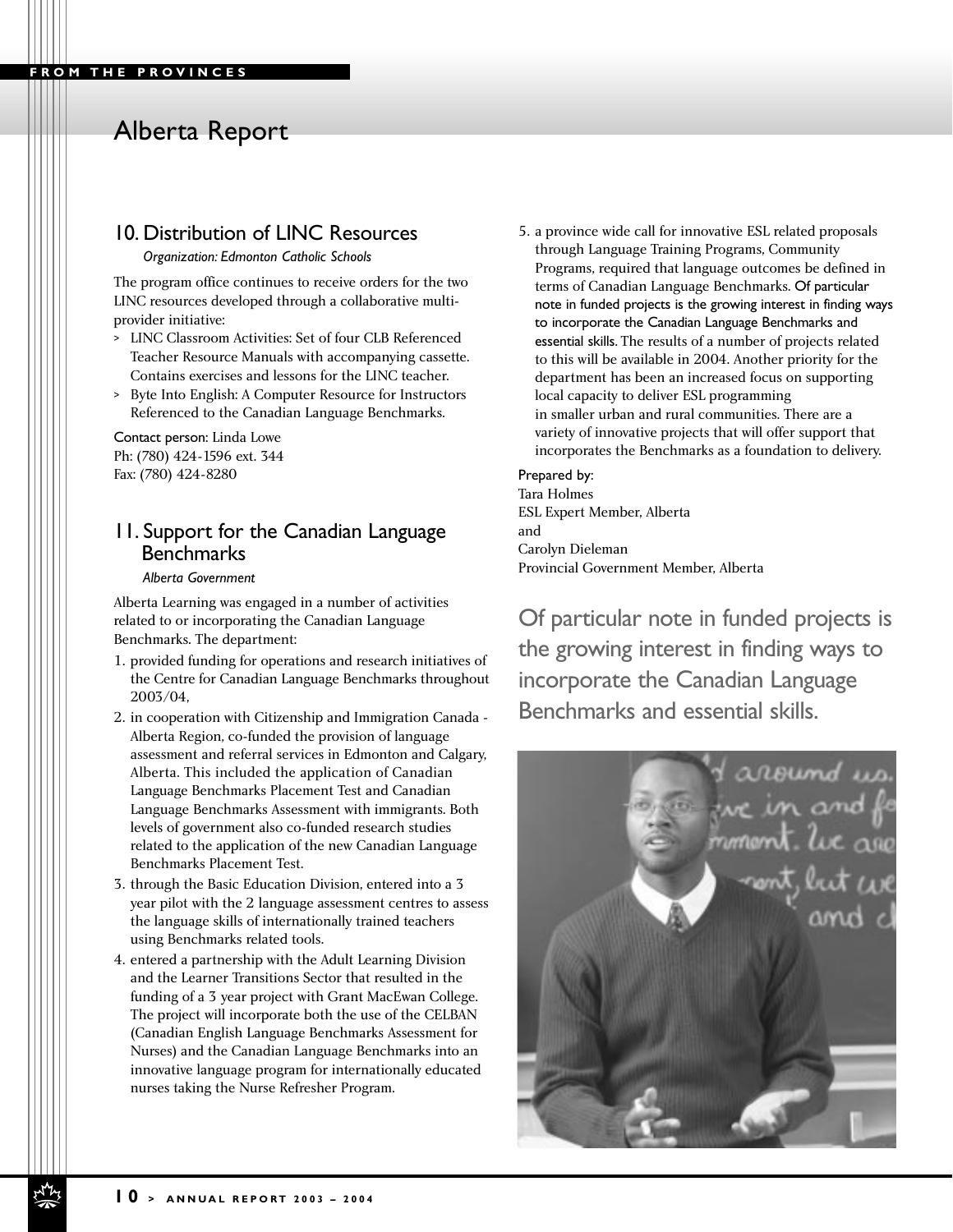# British Columbia Report

The Canadian Language Benchmarks (CLB) promotes an opportunity to provide English language instruction using the same descriptors and criteria in all areas of British Columbia. British Columbia has recognized the opportunities provided by the CLB by basing the English Language Services for Adults (ELSA [LINC 's equivalent in B.C.]) programming on the CLB. Consideration of the use of the CLB provincially beyond the ELSA programming gained more interest this year in the college system, and in some private language schools, both in English Second Language (ESL) program delivery and in the delivery of programming intended to improve the accessibility of immigrants to the provincial labour market.

It is hoped that the discussions currently underway will continue, and that resources that support the use of CLB at higher levels will become increasingly available. A recent survey taken of labour market access training projects in the province which included at least 20% ESL content, revealed that 16 out of 60 of them, or more than 25%, use the CLB to define language level or progression. There is reason to be encouraged by this figure, given that the CCLB has only recently focussed its attention on the use of the CLB in this area, and there is definitely room for further improvements.

British Columbia contributed more funding to the Centre for Canadian Language Benchmarks (CCLB) in fiscal 2003- 2004 than it has in any previous year. It has been a strong supporter of the work that the CCLB has done in the development of the Canadian English Language Benchmark Assessment for Nurses (CELBAN). The province has supported this work financially and through board member liaison work with the provincial regulatory bodies and board member participation in an advisory capacity. British Columbia has also had a particularly strong interest in the further development and application of the Canadian Language Benchmarks Placement Test (CLBPT). Here again, this interest was reflected in the advisory assistance provided by British Columbia-based board members and by support for an even broader use of the test in ELSA placement and elsewhere.

This year Vancouver Community College (VCC) began developing CLB-aligned labour market focused curriculum at the CLB 4 and 5 levels. In addition, VCC has been supporting the implementation of the CELBAN and was recently selected as the first CELBAN pilot administration site in the country.

Camosun College has offered to support the development of alternate versions of the CLBPT, and to undertake some field-testing of the test with International students. Camosun College also arranged for a CLBPT training session for a number of their faculty, and intends to begin using the CLBPT to place students at the beginning and intermediate levels in their ESL program in the fall of 2004. Brenda Storr made a presentation about the CLB to the Deans and Directors of

Developmental Education in the fall. This was followed by a presentation to the provincial articulation Committee by Pauline McNaughton, the Executive Director of the CCLB. In addition, the Ministry of Advanced Education has selected Barbara Binczyk to be responsible for ESL programming in the province. Barbara gained experience with the CLB in her work at the Calgary Board of Education in Alberta. These factors have all been helpful in promoting the use of the CLB in the college system. In May, there will be a follow-up meeting with the Ministry of Advanced Education, and the Deans and Directors of Developmental Education around further initiatives to support the use of the CLB in BC.

In the fall of 2003, British Columbia expanded the use of the CLBPT, for its ELSA programming, into the Okanagan, the Kootenays and the Cariboo. The North of the province began using the CLBPT for its ELSA programming the previous fall. This means that as of the end of this year, only the Lower Mainland, the Fraser Valley and Vancouver Island continue to use the CLBA. Again in 2003-2004, about 15,000 CLBaligned assessments were administered for the purposes of program eligibility or placement.

One area of particular growth this year was the use of CLB-aligned test instruments to measure student progress. A recent survey of ELSA providers revealed that about 75% of the providers were using the Vancouver Community Collegeproduced CLB-aligned progress test and about 80% were using the Vancouver Community College produced CLBaligned exit test. Many of those not using the VCC material were using other CLB-aligned tests, such as the materials in Bow Valley College's *On Target*.

The TESL Canada Annual Conference was held in Vancouver in fall 2003, and this conference had a number of workshops oriented to the CLBs and their use in a variety of programming across Canada. This Conference provided further exposure to the use of CLBs to BC ESL professionals.

Finally, the Province of British Columbia funded a resource guide for ESL literacy instructors entitled *Adult ESL Literacy Resource Survival Guide for Instructors.* This resource offers practical information to ELSA instructors teaching literacy learners and it includes a short section on how to use the Canadian Language Literacy Benchmarks to carry out initial and formative assessments of their learners.

Prepared by: Rob Boldt

Provincial Government Member, British Columbia and Brenda Storr ESL Expert Member, British Columbia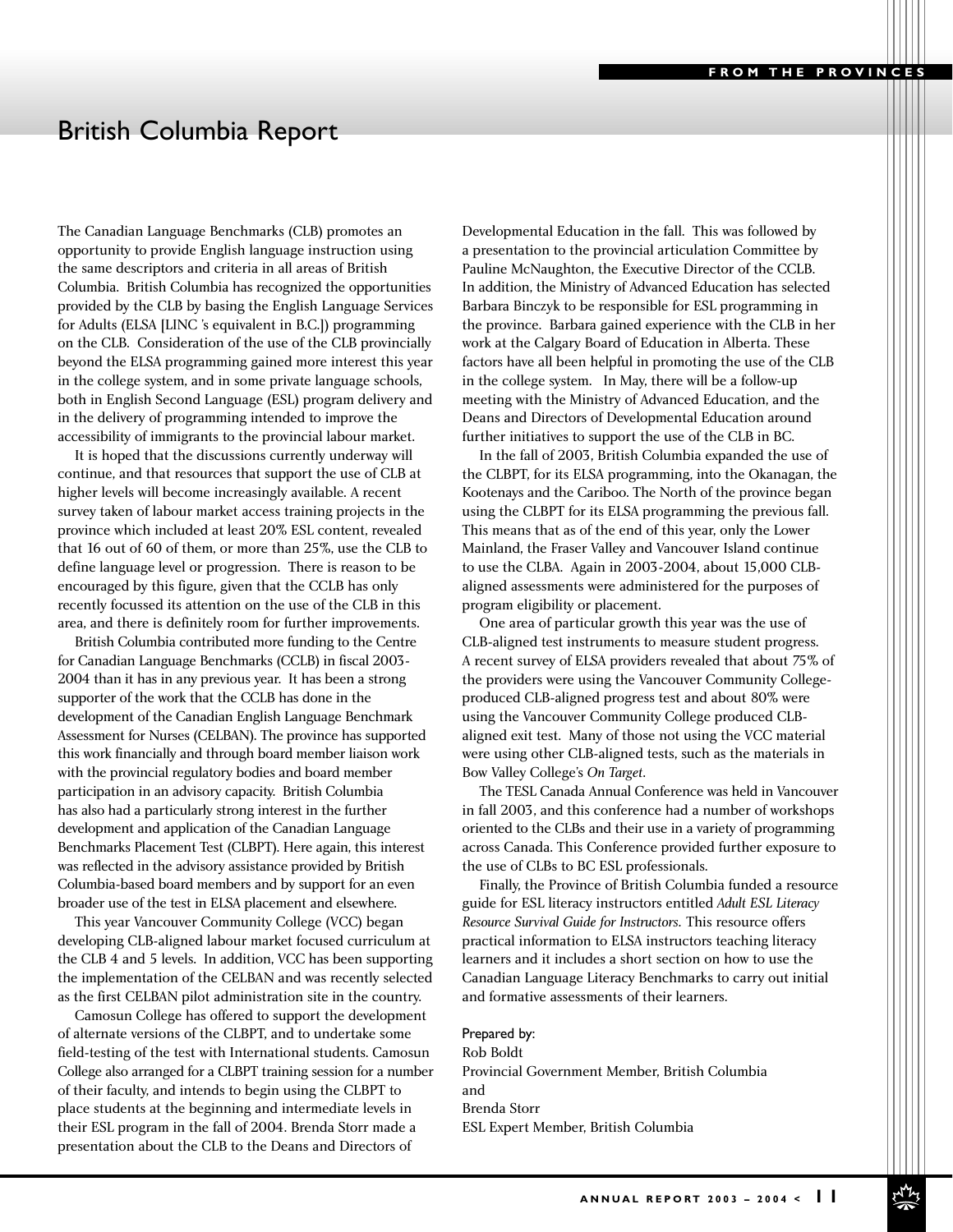# Manitoba Report

Manitoba has had a busy year delivering a comprehensive range of Adult ESL services and initiatives, central to which continues to be the *Canadian Language Benchmarks 2000*. We continue to work closely with Adult ESL providers to ensure a coordinated system with full-time and part-time language training options for students at all levels of their language development.

#### Centre for Canadian Language Benchmark (CCLB) Board Involvement

This year Margaret Pidlaski, Director of the Adult Language Training Branch of Manitoba Labour and Immigration, assumed responsibilities as Chair of the CCLB Board of Directors. Chris Bertram is another board member from Manitoba. Chris represents TESL Canada on the CCLB Board. Diane Koreen, Department Head of the Winnipeg School Division (WSD) Adult ESL Program continued to represent the field on the Board. However, as Diane is retiring from her position with WSD at the end of June, she will be stepping down from her responsibilities on the CCLB Board of Directors. The field has been ably represented by Diane, and we want to wish her well in her future activities, which we understand will involve LOTS of travel and, no doubt, some teaching!

#### Assessment and Referral

The Assessment and Referral Centre located in the Adult Language Training Branch has had an extremely busy year as Manitoba experienced a significant increase in immigration. Over 2,975 individuals were assessed and referred to programs in 2003-2004 up from 2,444 in the previous year. Waitlists were experienced for appointments for language assessments and for many Adult ESL programs; however, the Assessment Centre worked closely with providers to manage the situation and get learners into classes as soon as possible. Nine new assessors were trained to conduct CLBPT assessments in Winnipeg and other centres in Manitoba and conducted several assessment "blitzes." By using the CLBPT, clients

could be assessed and referred to programs expeditiously to take advantage of the increased availability of language training seats.

This year, Manitoba has received an increasing number of newcomers from Sudan. The stringent living conditions that many of these newcomers have come from have often meant limited and interrupted opportunities for education. Consequently, assessors have been finding that many Sudanese newcomers have developed oral competence at a *CLB* 4 - 6 but are frequently lacking reading and writing skills. Therefore, we are experiencing an increased number of referrals to ESL Literacy classes.

#### English at Work

The English at Work program continues to offer job-specific language training at worksites in Winnipeg and throughout the Province for learners at a variety of *CLB* and *CLB ESL Literacy* levels. Programs include before/after work English classes, skill and safety training adapted for ESL workers, shop floor language coaching and volunteer language partnering. Programs are cost-shared with the participating business.

Small businesses or workplaces requiring support for only one or two workers are encouraged to participate in "The Skills Program", funded by the Manitoba Labour and Immigration and delivered by Employment Projects of Winnipeg. The following courses are offered: Advanced Pronunciation & Accent Refinement (for students who have a *CLB* level of 6 - 8), Understanding Fast Canadian Speech - Strategies for Listening, parts 1 & 2 (*CLB* 5 needed in Reading, Speaking and Listening), Conversation Master Class (*CLB* 6 or higher and completion of Advanced Pronunciation and Listening, part 2 ) Preparation for Writing (*CLB* 5 needed) Writing Skills, part 1 & 2 (*CLB* 6 - 7 needed) and Spelling for Success (*CLB* 5 needed). Business purchase seat-holders receive an enhanced program specific to the needs of their workplace.

For more information on any of the above programs, contact Dale Klassen at dklassen@gov.mb.ca

We continue to work closely with Adult ESL providers to ensure a coordinated system with full-time and part-time language training options for students at all levels of their language development.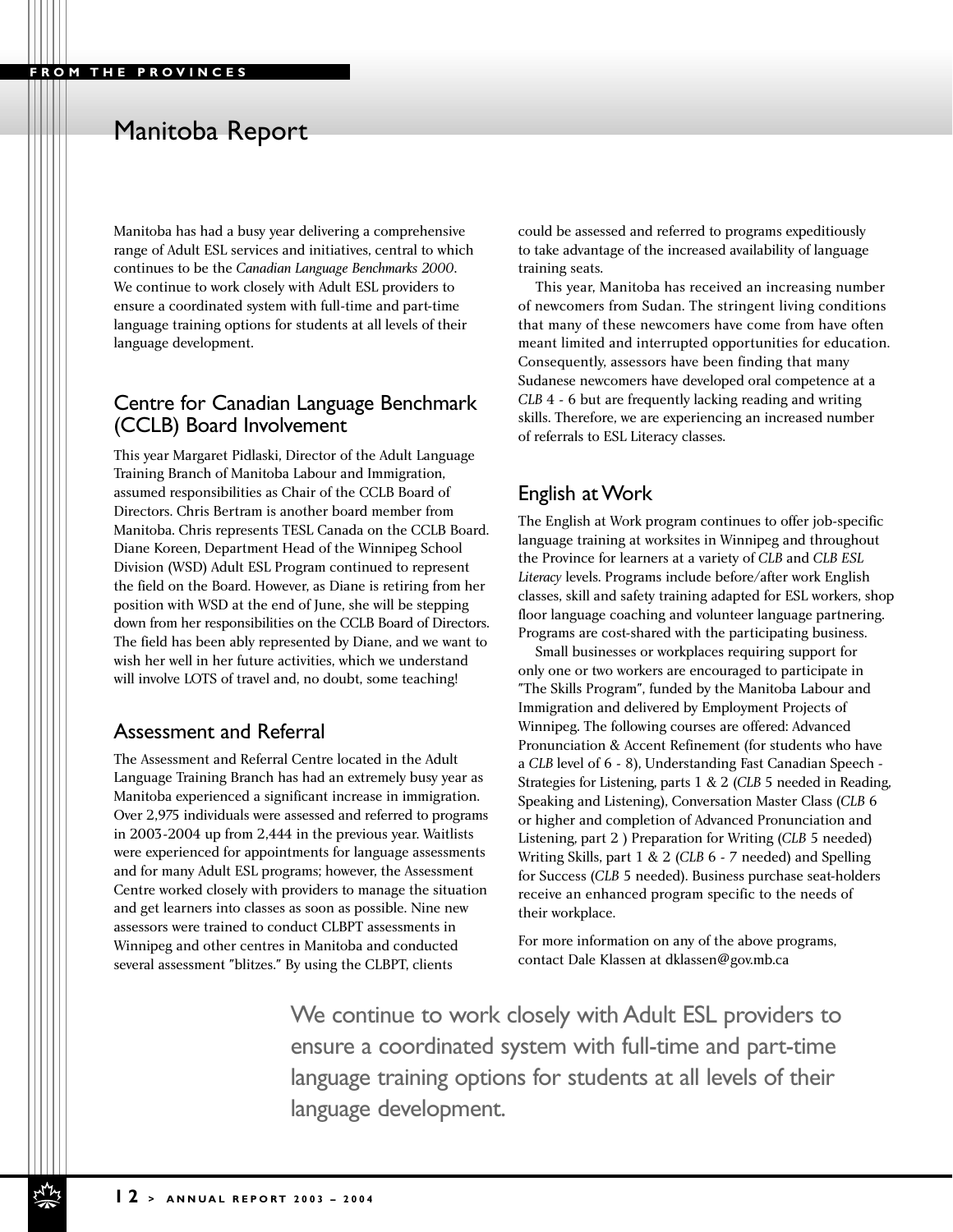# Manitoba Report

## Provincial Adult ESL Curriculum Initiatives

The Portfolio Assessment Working Group (PAWG) established last year to provide guidance to the implementation of a collaborative language portfolio assessment (CLPA) protocol in Manitoba Adult ESL programs developed and delivered a professional development session for teachers in programs throughout Manitoba. As a result of their work and teacher's feedback, a *Manitoba Best Practices Guide for Collaborative Language Portfolio Assessment* has been drafted and will be available to programs in the fall.



#### Resource Development

A group of ESL Literacy experts, led by Linda Johansson, leader of the writing team that produced the *Canadian Language Benchmarks 2000: ESL for Literacy Learners,* had completed a long-anticipated resource, the *CLB 2000: ESL for Literacy Learners Sample Tasks*. This resource, developed for distribution by the CCLB, is a 175 page compendium of reading, writing and numeracy tasks for Foundations, Phase 1, 2 and 3 students. The resource has a useful introduction that answers many frequently asked questions about ESL Literacy students and teaching. Each task in the resource is complemented by methodological suggestions.

Manitoba also produced and distributed 450 copies of a report entitled, Canadian Language Benchmarks: A Summary of Courses, Programs, Occupations and Tests that have been Benchmarked in Manitoba. This report has been very useful in helping learners set language learning goals for themselves and has helped mainstream programs develop realistic criteria for ESL speakers entering their programs. The report is available online at http://www.gov.mb.ca/labour/immigrate/ learningenglish/pdf/benchmarking\_rpt2003.pdf.

## Enhanced Language Training

By building on existing programs and established partnerships, Manitoba was able to access Enhanced language Training (ELT) funds to respond to labour market integration needs in our Adult ESL population. In the 2003- 2004 fiscal year, 10 ELT projects were developed in the following three categories: English for Specific Purposes, ESL Programs in Regional Centres for CLB 1-10, and Higher Levels of Language Training in Winnipeg.

Prepared by: Joanne Pettis Adult Language Training Branch and Margaret Pidlaski Provincial Government Member, Manitoba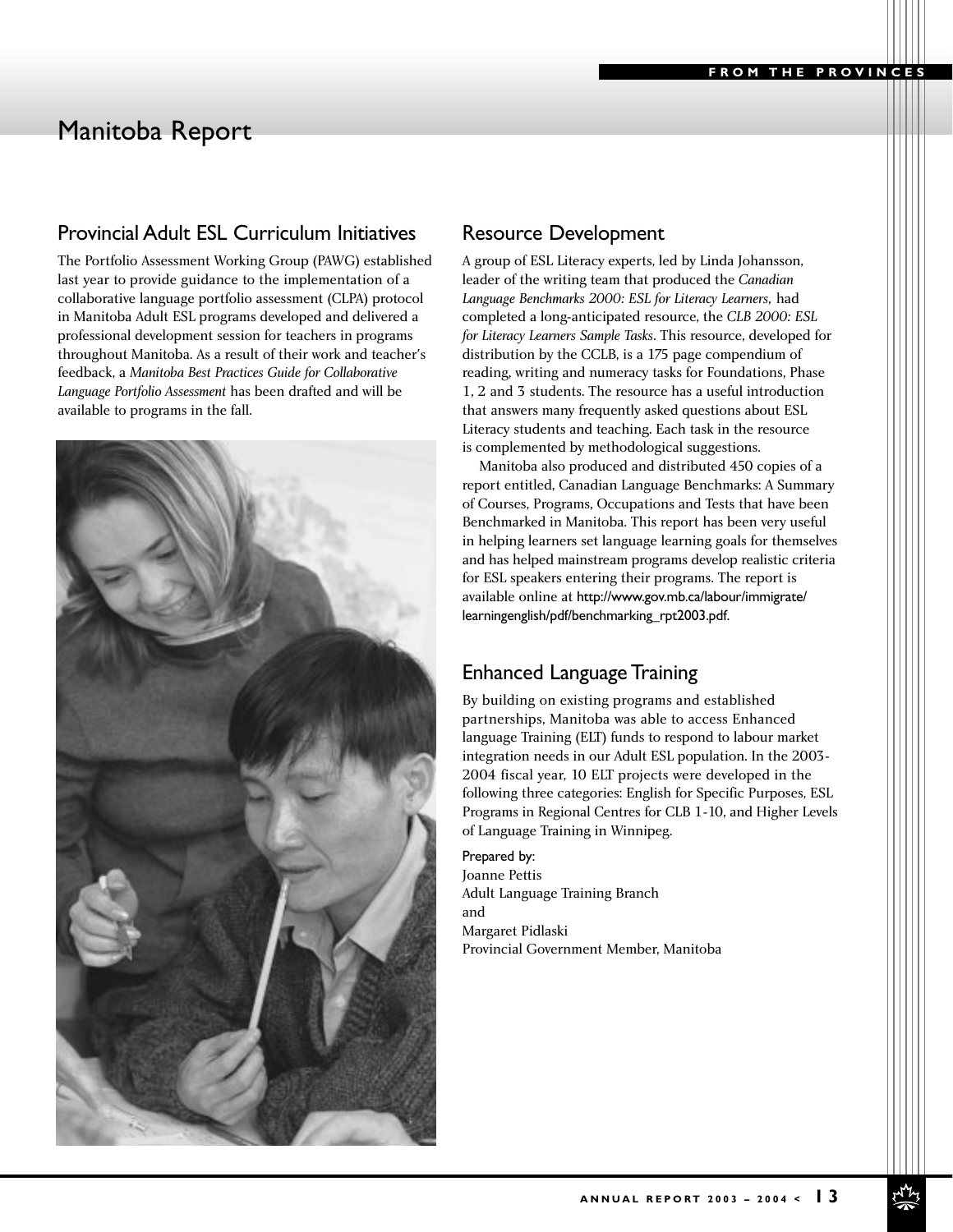# Nova Scotia Report

In 2003-2004, immigration has continued to be an important priority for Nova Scotia. A significant development in this area has been the establishment of the position of Director of Immigration and Settlement Division, a division within the Skills and Learning Branch of the Department of Education. Also being developed is a Provincial Immigration Framework that will be presented to cabinet at the end of May. Once the framework has been approved by cabinet, targeted public consultations will be held during the summer. Input from these consultations will be used to develop the final Immigration Strategy, which will be presented to cabinet in September.

## Skills Nova Scotia

The provincial government's Skills Nova Scotia Framework and Action Plan was launched in 2003. Skills Nova Scotia is the government's coordinated labour market strategy to ensure that all Nova Scotians have access to learning throughout their lives. It is an interdepartmental initiative led by the Skills and Learning Branch. Within this initiative, both Immigration and English as a Second Language to support labour market attachment continue as priorities for all the government departments that are involved.

## Canada-Nova Scotia Skills and Learning Framework (CNSSLF)

The Canada-Nova Scotia Skills and Learning Framework (CNSSLF) is a partnership arrangement between the Government of Canada and the Province of Nova Scotia to support skills and learning and to provide a forum for joint planning and joint work. Immigration continues as one of the four priorities identified within the framework. The three remaining priorities are as follows: Apprenticeship, Learning and Earning; Employability, Career Development and Employment Counselling; and Labour Market Information. Several ESL-related training priorities have already been identified by the Immigration Committee under CNSSLF, including higher-level Canadian Language Benchmark (CLB) training and profession-specific language training.

## Immigrants:A World of Experience

In December 2003, the Metropolitan Immigrant Settlement Association (MISA), Canadian Manufacturers and Exporters (CME), Nova Scotia Chamber of Commerce and Atlantic

Canada Opportunities Agency (ACOA) held a one-day conference on the topic *Immigrants: A World of Experience.* The conference highlighted Manitoba's positive experience with immigration. Speakers included Jim Carr, President and CEO, Business Council of Manitoba, and Art DeFehr, President, Palliser Furniture, Manitoba.

## ESL Coordinating Committee

Out of the many ESL/Immigration activities in the province in 2002-2003, the Skills and Learning Branch undertook a Focus Group Activity with ESL service providers as a first step in identifying gaps and overlaps, strengths and challenges, and in developing a mechanism for the government and the community to work in a more strategic and collaborative way. This Focus Group Activity led to the establishment of an ESL Planning Team that included ESL service providers, the Nova Scotia Community College, and the Province. In 2003-2004, this group evolved into the ESL Coordinating Committee. This group developed a vision, mandate, goals and terms of reference, and was well positioned to work with the Department of Education and other partners to assist in the development of strategies to address ESL needs in the community.

## Enhanced Language Training Initiative Project

After preliminary discussions in the fall of 2003, Nova Scotia signed a Memorandum of Understanding with Citizenship and Immigration Canada that provided opportunities for joint partnerships in identifying, selecting, reviewing and monitoring projects under the Enhanced Language Training Initiative (ELTI).

As a result, an ELTI proposal for 2003-2004 was submitted to CIC through the Nova Scotia ESL Coordinating Committee. This proposal was subsequently approved, undertaken and completed by the proponent for the ESLCC, Halifax Immigrant Learning Centre. This proposal was entitled *Nova Scotia Language Pathways Project.* The project contained two streams, a Health Care Sector Language Pathway Stream and an Employability Support Stream. This project is being seen by the ESLCC as a first phase, laying the groundwork for further development in these priority areas.

## Nova Scotia School for Adult Learning (NSSAL)

In 2003-2004, the Nova Scotia School for Adult Learning (NSSAL) enrolled more than 4,100 learners. Through a partnership between the Department of Education and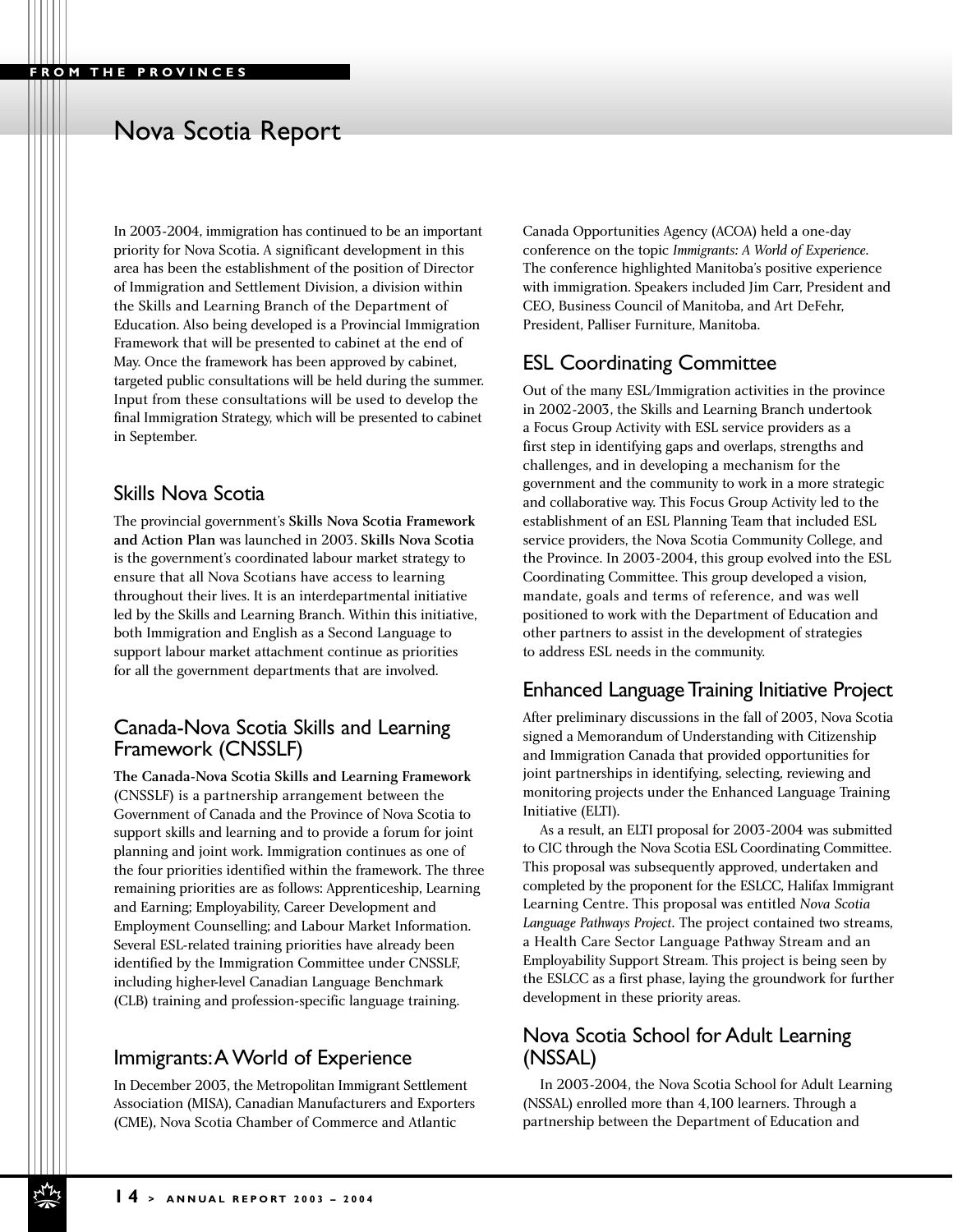# Nova Scotia Report

school boards, colleges and community-based organizations, the School for Adult Learning provides Nova Scotians with access to a wide range of learning opportunities. Six ESL programs were funded under the community-based component of NSSAL, including several ESL tutoring programs located in provincial libraries.

## English for Academic Purposes Program

The Skills and Learning Branch of the Department of Education undertook a pilot project in 2002-2003 through a partnership with the Nova Scotia Community College, other government departments and ESL service providers. The English for Academic Purposes (EAP) Program Pilot filled a critical gap that ESL service providers had identified between programs providing language training to a maximum of Canadian Language Benchmark level 5 and the standard of CLB level 8 that is required for entrance to college programs. Due to the success of the pilot, the program was funded again in 2003-2004.

## English in the Workplace and Immigrant Entrepreneur Orientation Program

Other programs offered by the Branch included the English in the Workplace (EWP) Program that provided language

training to employees in their places of employment. The Branch also funded the language component of the Immigrant Entrepreneur Orientation Program run by the Metropolitan Immigrant Settlement Association (MISA). This program also included guest seminars on various aspects of Canadian business.

#### Study on Labour Market Attachment Needs of Immigrants in Nova Scotia

With funding from Human Resources and Skills Development Canada, the Metropolitan Immigrant Settlement Association (MISA) contracted Gardner Pinfold Consulting Economists Ltd. to conduct a study to document existing labour market attachment programs, and make recommendations regarding effective and efficient delivery of labour market attachment programs for immigrants. The overall goal of the study is to guide improvements in labour market access for newcomers to Nova Scotia. The report will be forwarded to interdepartmental and interprovincial government working groups that focus on immigration and labour market initiatives in Nova Scotia and Atlantic Canada.

Prepared by: Jean F. Smyth Provincial Government Member Nova Scotia

## Ontario Report

TESL Ontario and the Government of Ontario continue to provide support to the Centre for Canadian Language Benchmarks through representation on the Board of Directors, as well as through funding and in-kind contributions.

Susan Holmes served on the Board of Directors until early in 2003-2004 as the TESL Ontario representative, at which time Barb Krukowski as incoming president of TESL Ontario became the official representative. Peggy Frederikse from the Access to Professions and Trades Unit of the Ontario Ministry of Training, Colleges and Universities continued on as the Government representative.

TESL Ontario has been a supporter of the Canadian Language Benchmarks since their launch in 1996. A number of school boards offering adult ESL programs applied to the

Centre for Canadian Language Benchmarks to become licensed test administration sites for the Canadian Language Benchmark Placement Test, and/or applied to renew their license for the coming year.

TESL Ontario's membership has grown considerably in the last year and is presently at 3,433 members, 2,980 of whom are TESL Ontario certified. The Certification review board will process 200 additional certification applications in June, bringing our certified members to well over 3,000.

TESL Ontario continues to have 2 representatives on Ontario Region LINC Advisory Committee (ORLAC). ORLAC is in the process of reviewing its mandate and developing new terms of reference.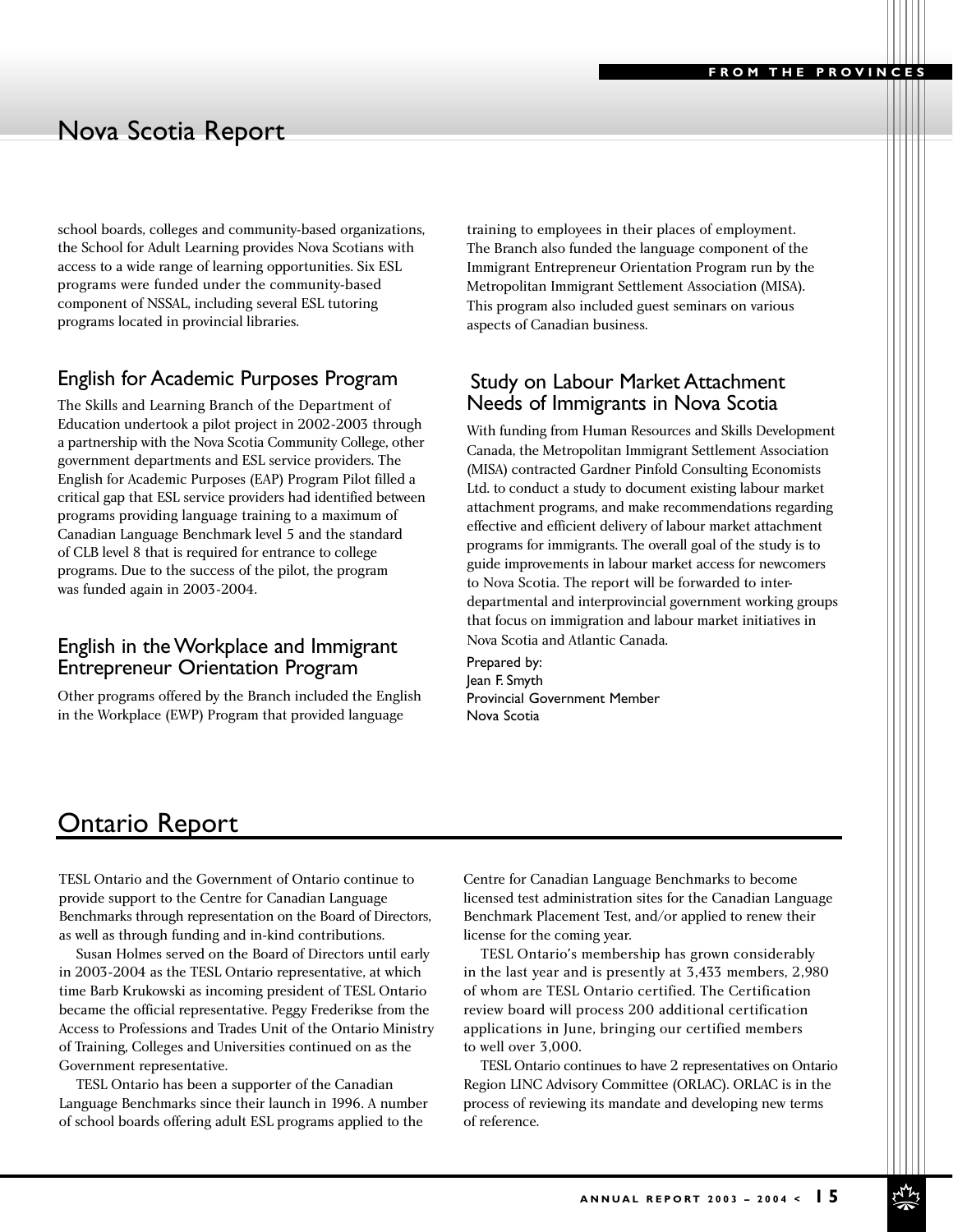# Ontario Report

The Parliamentary Assistant for the Ontario Ministry of Training, Colleges and Universities has initiated an Adult Education Review, which includes Adult ESL. TESL Ontario prepared a position paper including strong recommendations for continued use of the Canadian Language Benchmarks as the standard underlying Adult ESL programs. Similar recommendations were made in the position paper prepared by Ontario's Continuing Education School Board Administrators (CESBA). Pauline McNaughton, Executive Director of the Centre for Canadian Language Benchmarks also participated in one of the Adult Education Review discussions held in Toronto.

Our annual TESL Ontario conference, held in a new venue in 2003, was a huge success and attracted 1,004 participants – up 126 from the previous year. Numerous workshops referencing the Canadian Language Benchmarks provided opportunities for professional development and resource sharing. Five hundred attendees were from the LINC sector. The research symposium and Technology Fair were well received. For the first time, some portions of the conference were "webcast" and made available for purchase through the TESL Ontario website. This feature enables non-attendees to experience online PD, and also allows attendees to view sessions they may not have been able to attend as a result of conflicts in their schedules. This year's TESL Ontario Conference, "Language for Life", will again be held in Toronto at the Holiday Inn on King Street from November 18th to 20th, 2004 and will again include a Technology Fair and Research Symposium.

The Ontario Ministry of Training, Colleges and Universities provided funding for the Centre for Canadian Language Benchmarks for a number of exciting projects including:

- > The *Outreach to Employer* project resulted in development and field testing of communication materials targeting employers as well as postsecondary and training institutions. Presentations at conferences and trades show, as well as the Association of Canadian Community Colleges provided extensive opportunities for interacting and networking with stakeholders from Ontario-based organizations and colleges.
- > Phase III: *National Implementation of the Canadian English Language Benchmark Assessment for Nurses*(CELBAN) project, resulted in the establishment of a CELBAN test administration site at George Brown College, in partnership with Centennial College and CARE for Nurses.
- > *CLB Impact Assessment* Study to determine the impact of the CLB as the national language standard, first implemented in 1996. Many school boards, colleges and universities participated in the survey to determine the

extent to which the CLB have achieved their purpose to provide a clear set of language performance standards. A public report on the study is expected out Fall 2004.

The Ontario Ministry of Training, Colleges and Universities in Ontario funded a number of Bridge to Employment projects to support internationally-trained professionals who want to gain employment in their chosen fields. Many of these programs referenced the Canadian Language Benchmarks for entry into their program, including:

- > Bridge to Success for Trades
- > Bridge Training for Engineering Technician and Technologists
- > Bridge Training Project for Teachers
- > CARE for Nurses
- > Career Action for Newcomers Job Search Program
- > Career Bridge
- > Employment Preparation for Retail Services
- > English for Business and Academic Purposes
- Home Daycare Providers' Course
- > Home Support Workers' Course
- > Immigrant Women at Work Program
- > International Pharmacy Graduate Program
- > New Options for Foreign-Trained Nurses Seeking Employment in Ontario
- > Now You're Talking
- > Retail Training Course
- > Sector-Specific Terminology Information Counselling

#### Prepared by:

Barb Krukowski ESL Expert Field Member, Ontario

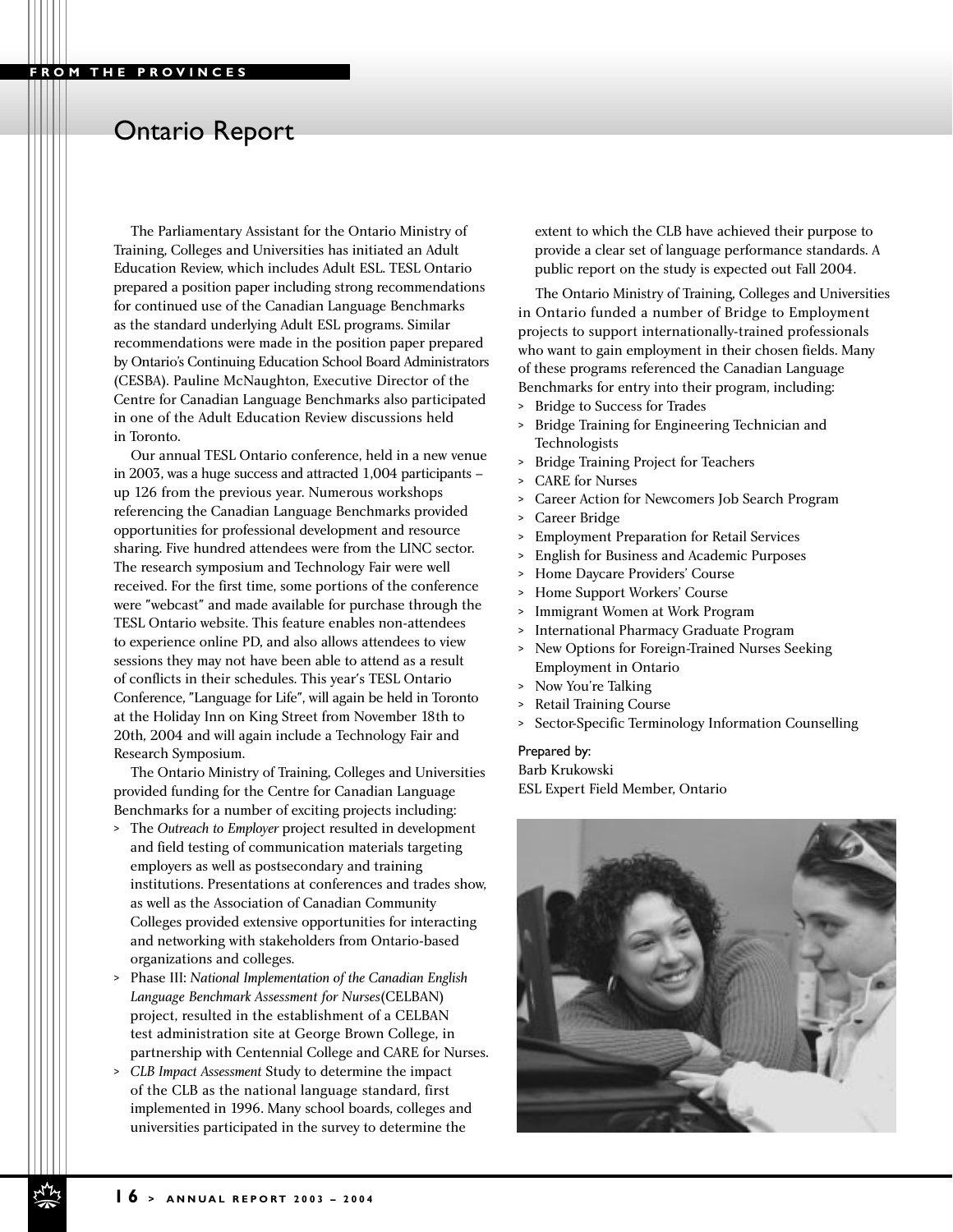## Assessment Framework and Policy Development

*Project funded by Citizenship and Immigration Canada and the Government of Alberta*

The Centre for Canadian Language Benchmarks (CCLB) is committed to establishing and maintaining standards to govern a comprehensive national CLB assessment system based on the Canadian Language Benchmarks (CLB), in order to foster and encourage the widest possible use and confidence in CLB assessment tools. There has been growing interest in the use of CLB assessment tools and resources both nationally and internationally in recent years. Through this project, the CCLB was able to initiate the development of a national assessment framework, and to identify new CLB assessment tools, systems, processes and services that are necessary to meet the growing demand. Consultation with experts also helped the Board of Directors to recognize recent policy issues and challenges and to identify the need for new policies and guidelines.

This project resulted in a report entitled *Conceptual Framework to Guide Development of Assessment Tools and Strategies*. This report is not being made public at this time, but is being used as an important resource to inform strategic planning. This report analyzes the current CLB-based assessment framework underlying publicly funded language training programs, identifying pathways from basic settlement language training programs to higher level language training programs, and the CLB-based assessment tools necessary to bridge to further training, employment, and professions and trades. Experts were also invited to speak to the Board of Directors regarding policy related issues and challenges facing the CLB and the appropriate use of assessment tools and supports.

As a result of the work carried out under this project, the Board of Directors has approved the development of a comprehensive CLB-based national assessment framework that will identify the systems, processes and tools currently in place, as well as identify those that need to be developed. This will inform ongoing strategic and operational planning at the CCLB and the development of new assessment tools and resources. Recent policy issues and challenges will also be addressed through further policy analysis and the development of new policies and guidelines.

For further information contact Pauline McNaughton at pmcnaughton@language.ca or call (613) 230-7729.

## Bridging the Canadian Language Benchmarks & Essential Skills Projects

**1. Online ES Resources for ESL/FSL Professionals** *Project funded by Human Resources and Skills Development Canada (HRSDC)* 

This project is related to another HRSDC funded project, Language Profiling of Tourism Sector Occupations. The work began in October 2003 and is scheduled to continue until September 2005. This project was undertaken in partnership with the BC Construction Industry Skills Improvement Council.

This project has 3 key objectives. The first objective is to develop a Comparative Framework outlining how the Canadian Language Benchmarks (CLB) and HRSDC's Essential Skills for the Workplace (ES) compare as skill standards. The framework will be validated through its application to key Essential Skills resources. The second objective is to develop a set of guidelines for ESL/FSL teachers in the use of the Comparative Framework to integrate ES activities and tools into their CLB-based classes. The project will create sample lesson plans and resources integrating both the CLB and ES. The project's third objective is to create a website that supports and promotes the integration of CLB and ES resources in the classroom. The website will make the Comparative Framework, Guidelines, sample lesson plans as well as other CLB and ES resources accessible to ESL/FSL teachers and other interested stakeholders.

During this fiscal year, the main efforts of this project have been focused on start-up activities including hiring a Project Manager, establishing a National Advisory Committee to oversee the project, and assembling the project team. A group from the Southern Alberta Institute of Technology (SAIT) was awarded the contract to develop and validate the Comparative Framework which is core to this project as well as to the project Language Profiling of Tourism Sector Occupations.

Presentations about the project were given at a variety of conferences over the year, including TESL Canada, Alberta TESL, TESL Ontario, Canadian Council for Refugees. There has been a great deal of interest and enthusiasm expressed by the ESL/FSL community.

#### **2. Language Profiling of Tourism Sector Occupations**  *Project funded by Human Resources and Skills Development Canada*

This project is related to the project *Professional Development of Online Resources for ESL/FSL Professionals*. The work began in October 2003 and is scheduled to continue until September 2005, in partnership with the Canadian Tourism Human Resources Council.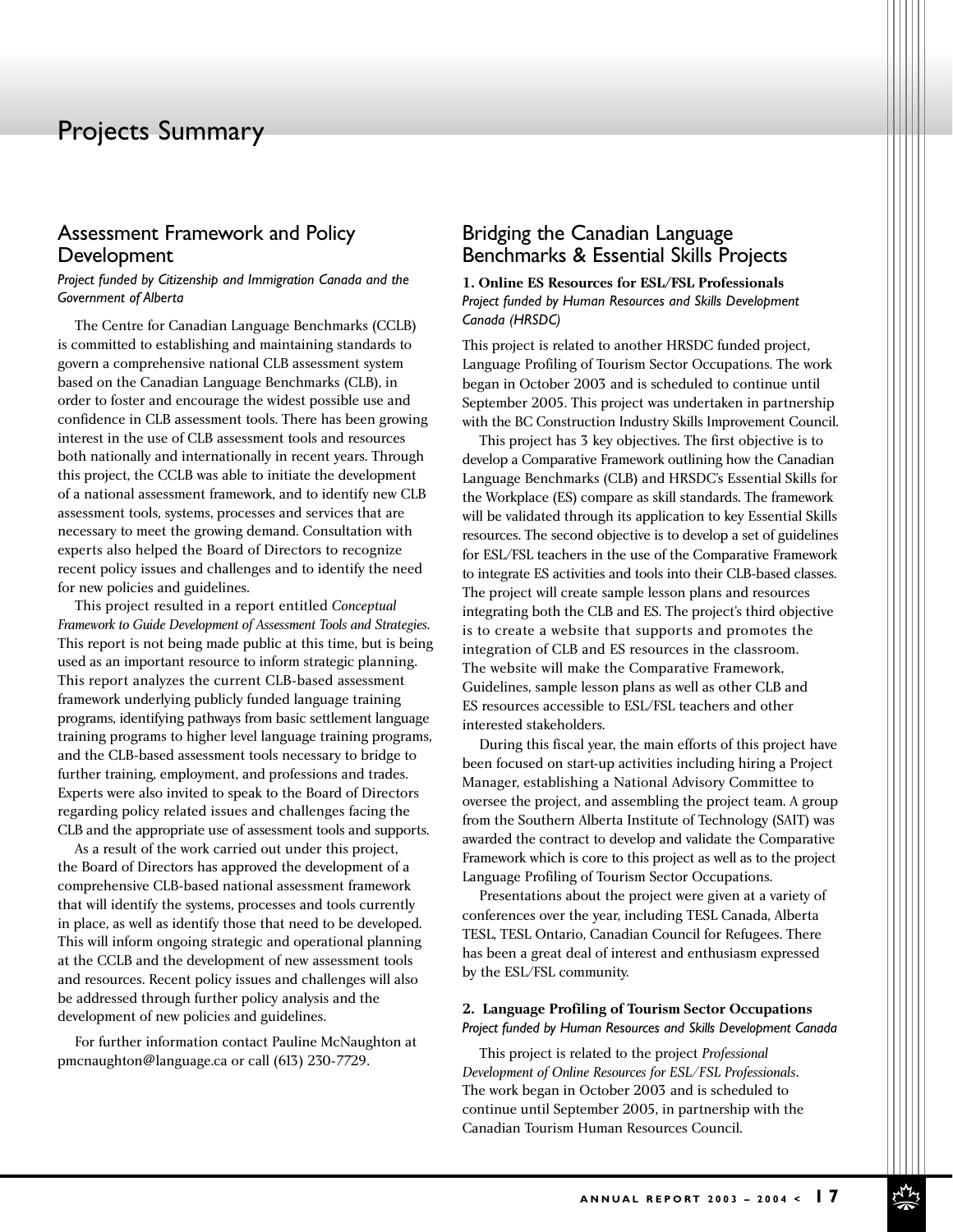The overall purpose of this project is to develop awareness within the Tourism Sector and for immigrants and newcomers interested in employment in this sector, of how a better understanding of language standards in the workplace can facilitate more effective hiring, better training, greater employee retention, improved productivity and competitive advantage.

The work will include the development of language benchmark profiles for identified occupations within the tourism sector, based on the national occupational standards, as well as the development of a guidebook documenting the process used to benchmark occupations using national occupational profiles as a model for other sectors/employers to follow. The result will be a model of how HRSDC's Essential Skills for the Workplace (ES) and the Canadian Language Benchmarks (CLB), can together provide a clear framework for identifying, describing and measuring the key language tasks required for immigrants and newcomers to competently perform work duties.



This project will result in a methodology for creating occupational language competencies based on the Canadian Language Benchmarks, the Essential Skills Profiles and the National Occupational Standards. The project will apply the developed methodology to select tourism sector occupations to create occupational language competencies. A guidebook will be created that will present a clear framework for identifying, describing and measuring key language tasks required for immigrants and newcomers to competently perform work duties. This booklet will facilitate the process for other occupations and other sectors and will provide a 'how to' approach that will guide CLB and ES experts in profiling other employment areas. All the products resulting from this project will be made accessible online at www.language.ca.

During this fiscal year, the main efforts of this project have been focused on start up activities including establishing a National Advisory Committee to oversee both this project and the related project, *Online ES Resources for ESL/FSL Professionals*, and assembling the project team including both an in-house Project Manager and consultants. Hammond and Associates was awarded the contract to develop the methodology for carrying out this work, and a team from Vancouver Community College was awarded the contract to field test the methodology and develop tourism language competencies. Special advisors to the project include Gail Stewart and Phil Nagy.

Presentations about the project were given at a variety of conferences over the year, including TESL Canada, Alberta TESL, TESL Ontario, Canadian Council for Refugees. There has been a great deal of interest and enthusiasm expressed by the ESL/FSL community.

For further information contact Marianne Kayed, Project Manager, at mkayed@language.ca or call (613) 230-7729.

#### Canadian Language Benchmarks Impact Assessment Study

*Project funded by Citizenship and Immigration Canada and the Governments of Alberta, British Columbia and Ontario*

Last fall, the Centre for Canadian Language Benchmarks (CCLB) began a national study to determine the impact of the Canadian Language Benchmarks (CLB) and of the CCLB initiatives that support the national standard. IntraDelta, an Ottawa-based consulting group, was selected to conduct the study, the largest of its kind ever carried out in the Adult English Second Language (ESL) community in Canada. The study was designed to reach a range of stakeholders primarily through an on-line survey. In preparation, the consultants' tasks were to:

- > Develop a methodology to gather the data, identify appropriate stakeholder groups and develop the questions that would elicit responses from each group.
- > Carry out the survey and analyze the data gathered. The focus of the survey was to determine the extent to

which the CLB have achieved their intended purpose. Have they been serving as a clear set of language performance standards that can be used to develop reliable resources such as assessment tools to measure learning? Have the CLB gone beyond their intended purpose for improving the settlement and integration of newcomers?

The target groups were identified as adult ESL instructors/materials developers, assessors and learners along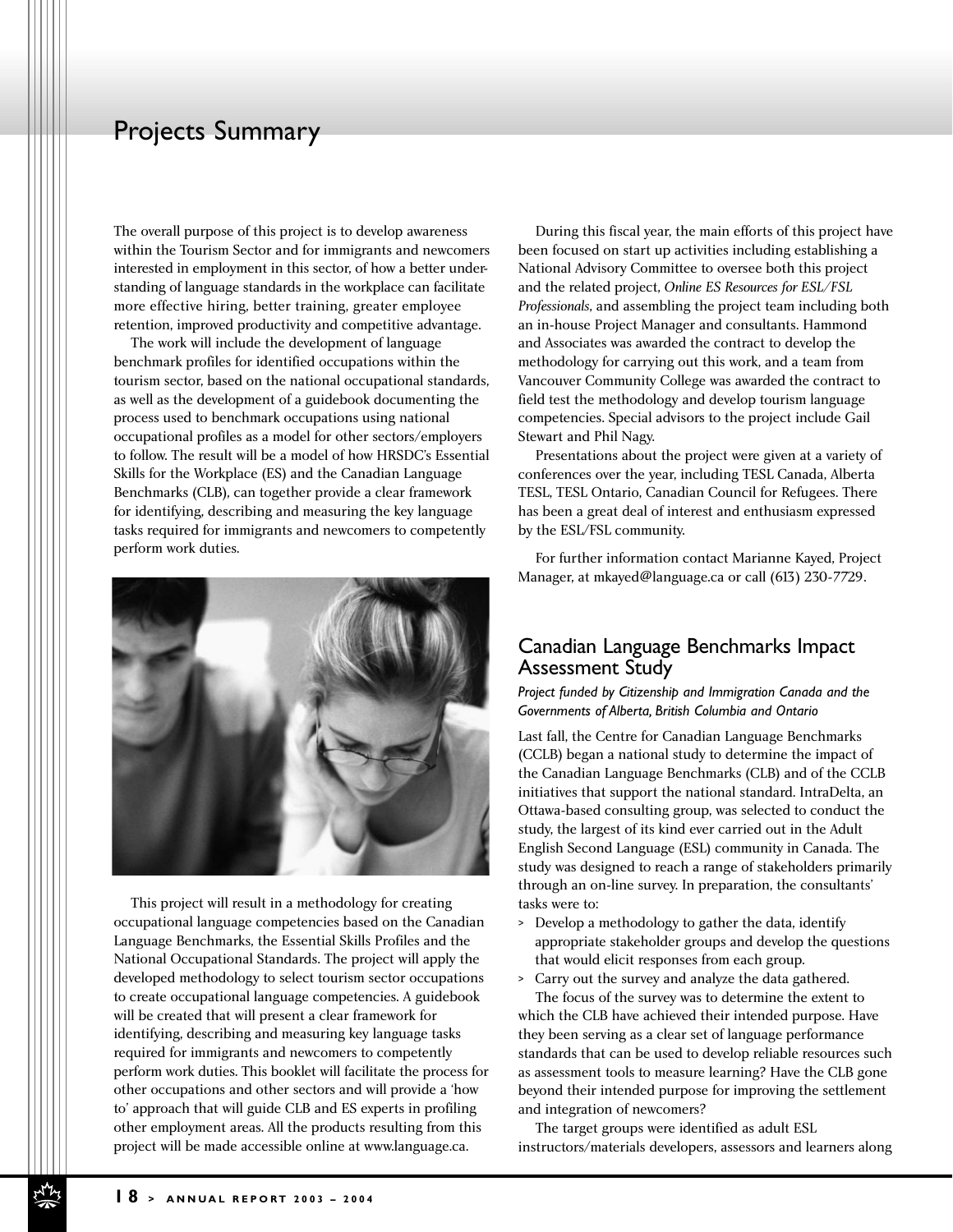with program administrators, funders, ESL professionals and site managers/coordinators. Working with CCLB staff, the consultants developed databases of possible contacts within each group and drafted questionnaires that were to become the core of the information-gathering process. Face to face discussions with prospective respondents in several ESL settings led to further refinements of the questions. Finetuning the questionnaires was the lengthiest part of the preparation phase, in part due to the diversity of programs and their varying use of terminology.

The surveys were extensively field tested. A letter was sent from the CCLB to those who were selected for the survey explaining its purpose and requesting their participation. Information was also posted on the CCLB website. Groups had the option of filling out the survey on-line or requesting a paper version. Responses from professionals and funders were gathered through a telephone survey.

The scale of the survey, a surprising number of print-based survey responses and associated challenges in gathering the data from different formats and source groups has delayed the project beyond its original March 31 deadline. Response rates also have been higher than expected and have taken longer to analyze. Results will be available in the early fall and, along with the final report, will provide opportunities to review the initiatives of the past five years, and more importantly, to help shape directions for the upcoming years.

For further information contact Pat Meek at pmeek@language.ca or call (613) 230-7729.

## Canadian Language Benchmarks Placement Test: Standards & Test Security

*Project funded by Citizenship and Immigration Canada and the Centre for Canadian Language Benchmarks*

The Centre for Canadian Language Benchmarks (CCLB) received funding from Citizenship and Immigration Canada (CIC) in 2002-2003 to carry out national training and implementation for use of the Canadian Language Benchmarks Placement Test (CLBPT) within the federal Language Instruction for Newcomers to Canada (LINC) program. Project funding in 2003-2004 enabled the CCLB to carry out activities related to maintaining CLBPT standards and test security within the LINC program. CCLB offered these same services to provincially-funded English Second Language (ESL) programs on a fee-for-service basis. Training continued across the country as seventy-two assessors were trained to administer the test. Approved use for the test continued to be limited to publicly-funded organizations.

Last summer, Marianne Kayed, the CLBPT Project Manager, and Pat Meek, the CLBPT Lead Trainer, met with experts in test design, development and measurement to gather their views on how to apply best practices and procedures in future test development. Along with input from the Regional Trainers and assessors, the experts' input provided the basis for a discussion paper on the range of options and considerations for the test's future.

Surveys of assessors have consistently demonstrated a need to revise some test materials and supporting documents to make the administration more efficient. At a meeting in Ottawa on November 3 and 4, 2003, the Regional CLBPT Trainers finalized the revisions to all of the test forms. These revised forms have since been prepared in CD format and sent out to all of the organizations that renewed their licenses this spring.

As a result of other recommendations brought forward by the Trainers, changes were made to the CLBPT Bulletin Board in order to provide more opportunities for assessors to sharpen their scoring skills. Following practice scoring of the three writing samples that were posted, assessors now have immediate access to appropriate scores.

The CCLB continues to encourage assessors to provide test-related suggestions based on their experiences and observations. Among the concerns identified to date, security and limited opportunities for test use have been consistent priorities. The development of parallel versions with funding from CIC will be the core activity for the coming year aimed at addressing these concerns.

For further information contact Pat Meek at pmeek@language.ca or call (613) 230-7729.

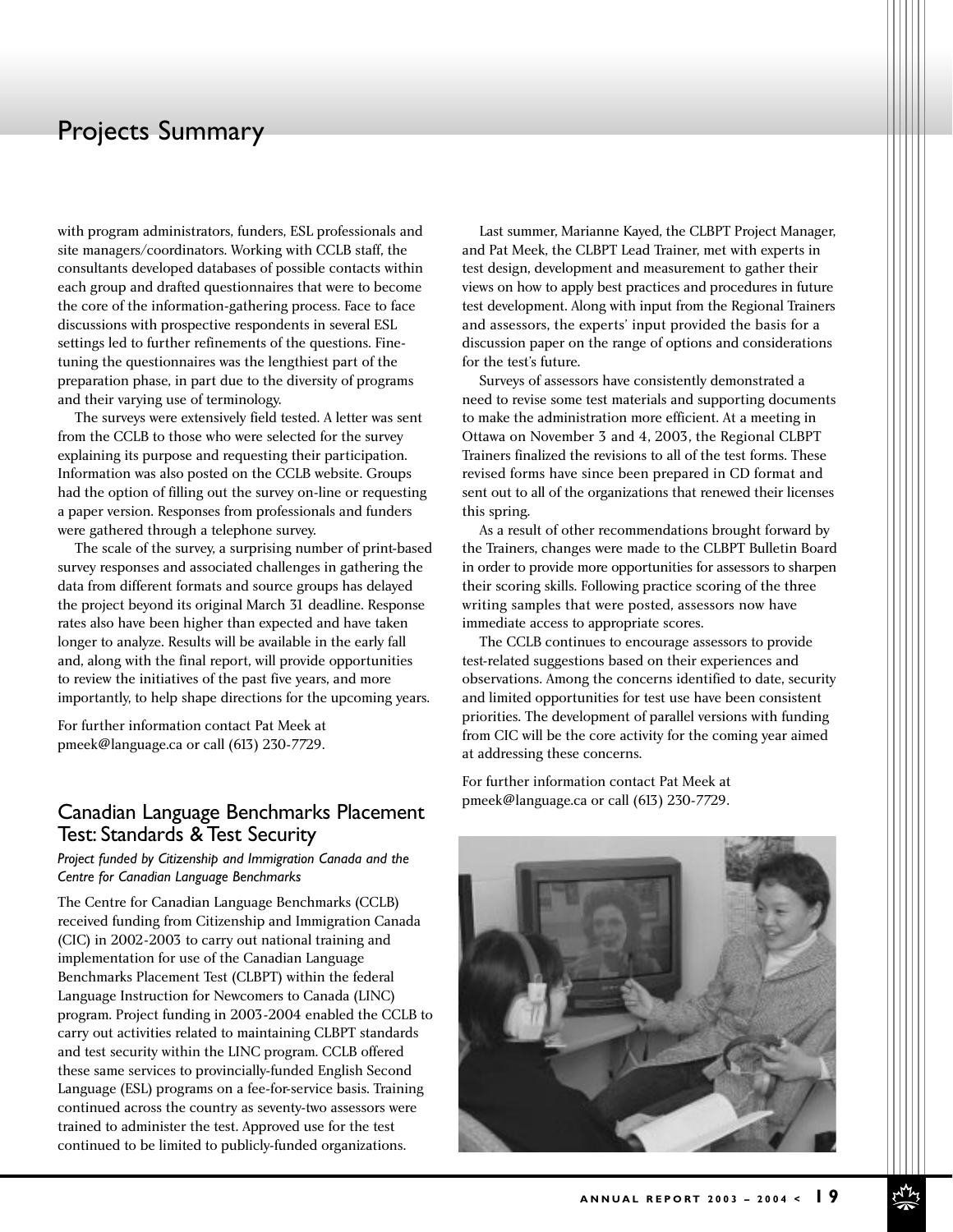#### Enhanced Language Training Projects

#### **1. Enhanced Language Training National Advisory Committee**

*Project funded by Citizenship and Immigration Canada*

Citizenship and Immigration Canada (CIC) launched the Enhanced Language Training (ELT) initiative to address the need for higher levels of language training to help immigrants who arrive in Canada to access employment opportunities commensurate with their skills and training. The Centre for Canadian Language Benchmarks (CCLB) received funding to establish a National Advisory Committee (NAC) in order to provide CIC with nationally representative, multi-stakeholder, advisory support.

The NAC was established with representation from all provincial and territorial governments and other stakeholders, including several members of the CCLB Board of Directors. The terms of reference of the NAC were prepared and conflict of interest policies established. The key role of the NAC was to review and provide recommendations for proposals that were submitted to CIC under the ELT initiative. The NAC was tasked with reviewing proposals from Ontario, the Maritimes (with the exception of Nova Scotia), the Territories as well as any projects that were seen to be national in scope. The Governments of Alberta, British Columbia, Manitoba, Saskatchewan and Nova Scotia had made individual agreements with CIC to directly issue calls for proposals and manage the proposal review process for their provinces.

This project included the development of proposal evaluation criteria and a process for the review of the proposals that were submitted. A secure, on-line database was used to record the proposal summaries and evaluations and this database was accessible to the committee members. Recommendations on proposals were tabled in a report and delivered to CIC.

The review process for the proposals was divided into two stages. In the first stage, CCLB staff conducted a preliminary review of all of the proposals that were submitted. The evaluations and summaries of the proposals were stored in a searchable database in order to facilitate data entry, specialized reporting and the ongoing ease of access to the information.

In the second stage, the individual committee members reviewed the proposal summaries in an on-line database. Once the committee members had completed their reviews, a teleconference was scheduled to discuss the proposals and to make recommendations to CIC.

The CCLB wants to support excellence in the use of the CLB by service providers funded under the ELT initiative. As such, supplementary to the criteria set out for proposal review and evaluation, the CCLB reviewed each submission with regard to the use of the CLB in Program Delivery and in Test Development. The purpose for gathering this information was to provide additional recommendations to CIC in order to support the ELT initiative. These included maintaining an upto-date listing of CCLB recommended resources, identifying recommended best practices in the use and development of CLB tools and resources, identifying gaps and needs in resource development as well as encouraging resource sharing and adaptation of materials to avoid duplication.

The NAC members evaluated the review process and modifications to the practices were proposed to inform future proposal reviews. The NAC is expected to continue to provide advisory support to CIC in 2004-2005.

For further information contact Mark Collings at mcollings@language.ca or call (613) 230-7729.

#### **2. Enhanced Language Training Research**  *Project funded by Citizenship and Immigration Canada*

Citizenship and Immigration Canada (CIC) launched the Enhanced Language Training (ELT) initiative in recognition of the fact that many highly skilled immigrants lack the language skills in either English or French to be able to use their skills optimally. This research project sets out to discover labour market language training programs, services and tools currently available for newcomers. By identifying what programs are already in place, the Centre for Canadian Language Benchmarks (CCLB) will be better prepared to confidently recommend enhancements to the current system, and to identify best practices to inform the ELT initiative's development.

The ELT research project identified programs, services and resources for CLB 7-10 that are focused on labour market needs of Canada's provinces and territories. The project comprised a survey of programs and services currently available in each province/territory, a review of CLB materials in use, a listing of research related to CLB with a subsequent annotation and a labour market profile for each province/ region where ELT may be offered in the future. The results of this project provide the CCLB National Advisory Committee with accurate, recent and relevant information to support their review of proposed initiatives.

The ELT research uncovered significant gaps in the delivery of language training for newcomers with advanced language skills. These gaps differ from province to province and from large urban to smaller centre delivery. Notable was the lack of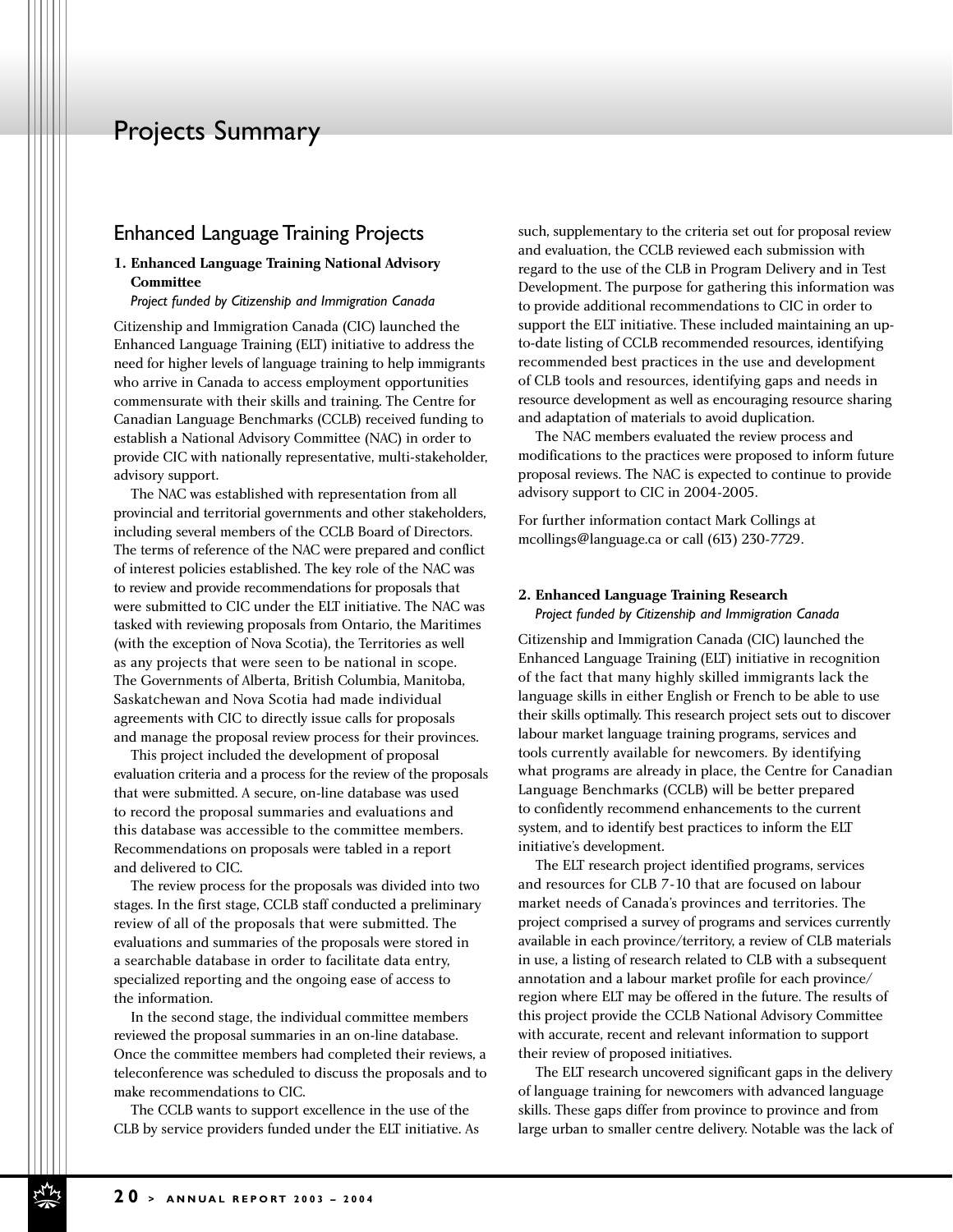

A workplan will be developed and implemented for completion of an on-line self-assessment tool by Spring 2005.

resources and supports for language training programs to do the work they have identified as key to immigrant success. These research findings support the need for the ELT initiative.

At the same time, contacts described successes, challenges and solutions which are also varied, but which already address some of the labour market needs of the provinces through the integration of skilled immigrants into the economy. Successes captured in this research offer recommended approaches for new programs.

This research project was managed by Andrea Strachan and a national research team. The ELT National Advisory Committee provided direction and support to the project team.

For further information contact Mark Collings at mcollings@language.ca or call (613) 230-7729.

#### **3. Enhanced Language Training: Online Assessment Tool for Internationally-Educated Nurses**

#### *Project funded by Citizenship and Immigration Canada*

The Centre for Canadian Language Benchmarks developed the Canadian English Language Benchmarks Assessment for Nurses (CELBAN) to help internationally-educated nurses successfully demonstrate their communication skills within a nursing context. This project helps internationally-educated

nurses planning to enter the nursing profession in Canada, prepare to take the CELBAN test as part of the nursing registration process.

This project began in January 2004 and will be completed in March 2005. The primary objective of this project is to develop the first online, profession-specific, Canadian Language Benchmarks self-assessment tool for newcomers to Canada, as well as other downloadable CELBAN preparatory materials. These preparatory tools will help familiarize nurses with the type of content to expect on CELBAN as well as to give an indication of their Canadian Language Benchmarks level of language proficiency.

The work completed during the period of this report included development of detailed recommendations and options for the website development, taking into consideration stakeholder needs and issues, content requirements, maintenance and upkeep of the site, time and cost considerations, available software and vendors, and other technical specifications and requirements. Based on the feasibility report, a workplan will be developed and implemented for completion of an on-line self-assessment tool by Spring 2005.

For further information contact Mark Collings at mcollings@language.ca or call (613) 230-7729.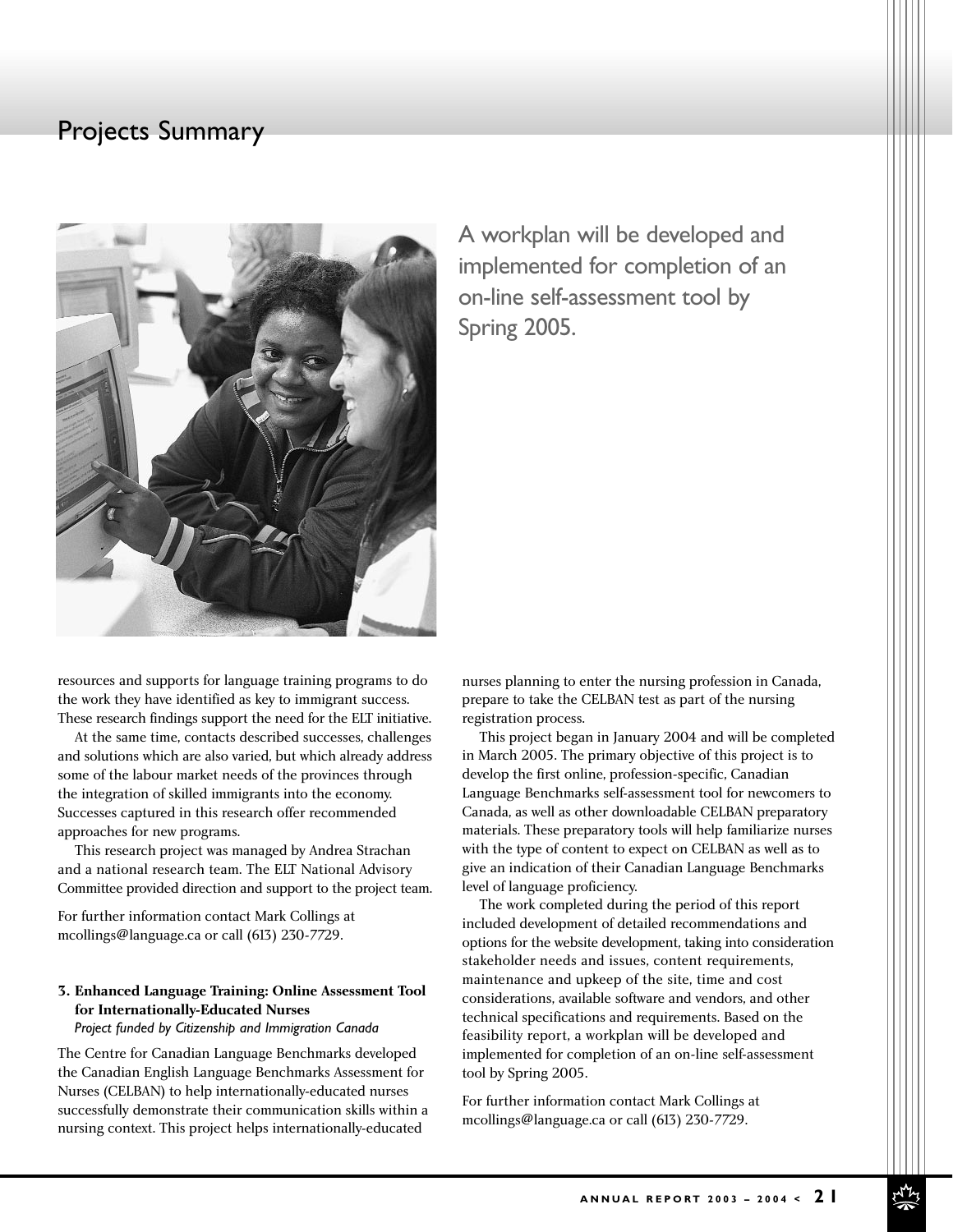#### Phase III: Implementation of Canadian English Language Benchmark Assessment for Nurses

*Project funded by Governments of Alberta, British Columbia, Ontario and Citizenship and Immigration Canada, Ontario Settlement/Port of Entry Directorate*

During the last 5 years, a multi-phase project has been undertaken to address the need for a nursing-specific English language assessment tool for internationally educated nurses seeking licensure in Canada. The present project represents the beginning of Phase III, Implementation of the Canadian English Language Benchmarks Assessment for Nurses (CELBAN).

A central office, Canadian English Language Assessment Services (CELAS) Centre was set up at Red River College (RRC) in Winnipeg to oversee the administration of CELBAN. Assessment sites were selected in Vancouver, Edmonton and Toronto. Qualified CELBAN administration team members were identified and trained at each assessment site. Research was done regarding the administration policies and procedures followed in other high stakes test administrations, and CELBAN policies and procedures were drafted. A secure computer database was set up to organize and record data related to the administration of the CELBAN. All together sixty-three test candidates (internationally educated nurses) were identified by the three sites to participate in the pilot administration.

Throughout the project, feedback was gathered from stakeholders through a National Advisory Group, focus groups, and from internationally educated nurses who participated in the project.

As a result of this project, official CELBAN administration sites have now been established in Vancouver, Edmonton and Toronto. CELBAN is gaining acceptance by a number of professional nursing bodies, with strong indication that it will continue to be accepted by a growing number of nursing licensing bodies.

The final report describes the project in detail, including methodology, data gathered, analysis of data, and recommendations based on best practices as identified through the process.

For further information contact Pauline McNaughton at pmcnaughton@language.ca or call (613) 230-7729.

#### Outreach to Employers

*Project funding provided by the Governments of Alberta and Ontario* 

The CCLB is committed to the goal of establishing and supporting language proficiency standards that affect program delivery and policy development in the areas of education, labour market access and immigrant integration across the country. Promoting awareness of the Canadian Language Benchmarks (CLB) for use in the labour market is essential to achieving this goal.

This project addresses the need for effective promotion of the CLB and communication to employers and other labour market stakeholders including professional and trade associations and licensing bodies, industry sector councils, human resource professionals, and chambers of commerce. Activities focused on development and field testing of new communication materials with key messages for employers about the CLB, as well as participation in national conferences and trade shows to disseminate information on CCLB and CLB as widely as possible and pursue further outreach opportunities with those who responded or indicated interest. Interaction at these events provided tremendous opportunity to interact with participants visiting the CCLB booth in order to determine the awareness, level of interest and need for the CLB.

The CCLB was also able to set up a booth and formally be present at the Association of Canadian Community Colleges (ACCR) annual conference. This was an opportunity to talk about partnering with colleges of higher education to meet workplace language assessment and training needs. The timing was very relevant as ACCR published its report "Responding to the Needs of Immigrants" in March 2004 and participants showed considerable interest in CLB.

CCLB has prepared a database of participants who expressed an interest in hearing more about the CCLB and CLB and added them to our e-mail list to receive regular updates.

For further information contact Pauline McNaughton at pmcnaughton@language.ca or call (613) 230-7729.

As a result of this project, official CELBAN administration sites have now been established in Vancouver, Edmonton and Toronto.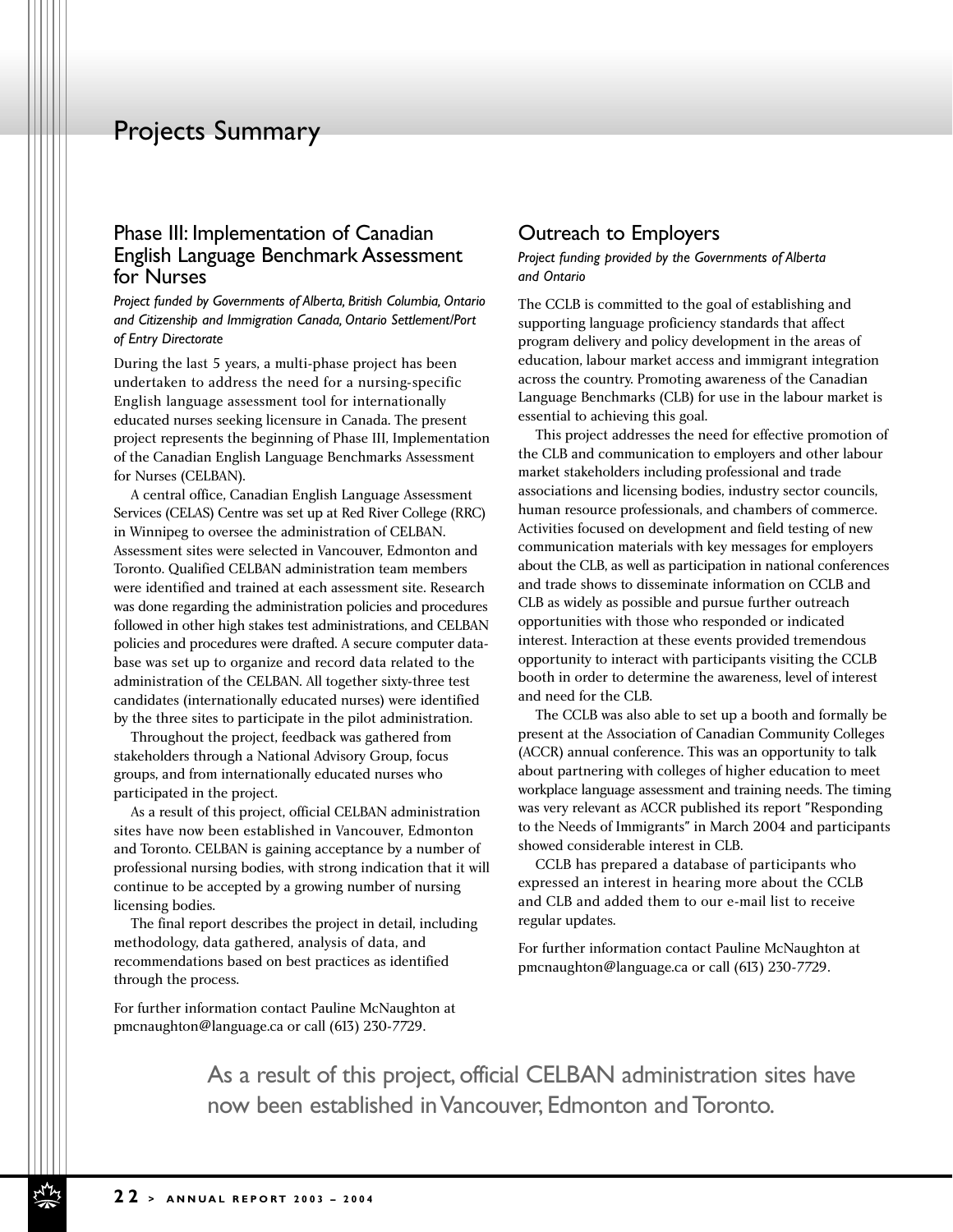Research suggests that there is a demand for online professional development for ESL professionals...

#### Professional Development

#### *Project funded by Citizenship and Immigration Canada and the Government of Alberta*

The Centre for Canadian Language Benchmarks (CCLB) received funding to explore interest in and possible approaches to the development of an on-line professional development course on the Canadian Language Benchmarks (CLB) for adult English as a Second Language (ESL) professionals.

Currently there is no national or provincial coordination or standardization of professional development for CLB. Funding from the Governments of Manitoba and Alberta, as well as from Citizenship and Immigration Canada, Ontario Settlement/Port of Entry Directorate support the delivery of workshops to funded adult ESL programs in those provinces, but there is no consistent, national, standardized delivery of professional development. Some TESL training providers offer courses on CLB in their undergraduate and graduate courses but this is not always the case and very few courses are offered online.

To provide data for this report the CCLB conducted a survey of 240 ESL practitioners online. The author used information from the CLB Impact Assessment Study to be released in Fall 2004, and solicited expressions of interest from TESL training institutions to determine interest in and possible approaches to online professional development.

The vast majority of the survey respondents favoured short-term online professional development on the CLB for professional application funded by their employer/school. Information on lesson planning, curriculum development, creating assessment tools and creating exit tests were the most requested training items. A certificate of completion of the course was very important to almost all respondents.

Research suggests that there is a demand for online professional development for ESL professionals and that there are qualified and experienced organizations able to work with CCLB on this project. Further investigation needs to be done to determine the costs associated with such a project, and whether employers will agree to pay the costs for practitioners to attend.

For further information contact Pauline McNaughton at pmcnaughton@language.ca or call (613) 230-7729.

## Standards linguistiques canadiens 2002 (Canadian Language Benchmarks for French as a second language)

*Funded by Citizenship and Immigration Canada*

The Standards linguistiques canadiens 2002 were officially launched at the University of Ottawa on January 14, 2004, preceding a swearing-in ceremony for new Canadians, presided by Judge Suzanne Pinel. Representatives from the University of Ottawa's Second Language Institute, Citizenship and Immigration Canada and the Centre for Canadian Language Benchmarks (CCLB) addressed the audience and underlined the importance of national standards for the teaching and learning of French as a Second Language.

Various stakeholders from FSL communities across Canada took advantage of the event to share and exchange on what needs to be accomplished and the challenges of future initiatives.

It seems that the coming fiscal year will be very busy on the French component side of the Canadian Language Benchmarks. CCLB will oversee, amongst other things, the adaptation and translation in French of the LINC Curriculum Guidelines publication prepared by the Toronto Catholic District School Board last year.

#### **Other CCLB initiatives in French**

CCLB is proceeding with the bilingualization of its Website as well as the bilingualization of its work documents, evident by this publication.

CCLB has also developed a Bilinguism Policy, which is to be reviewed by the Board of Directors in June 2004.

For further information, contact Louise Matte at lmatte@language.ca or call (613) 230-7729.

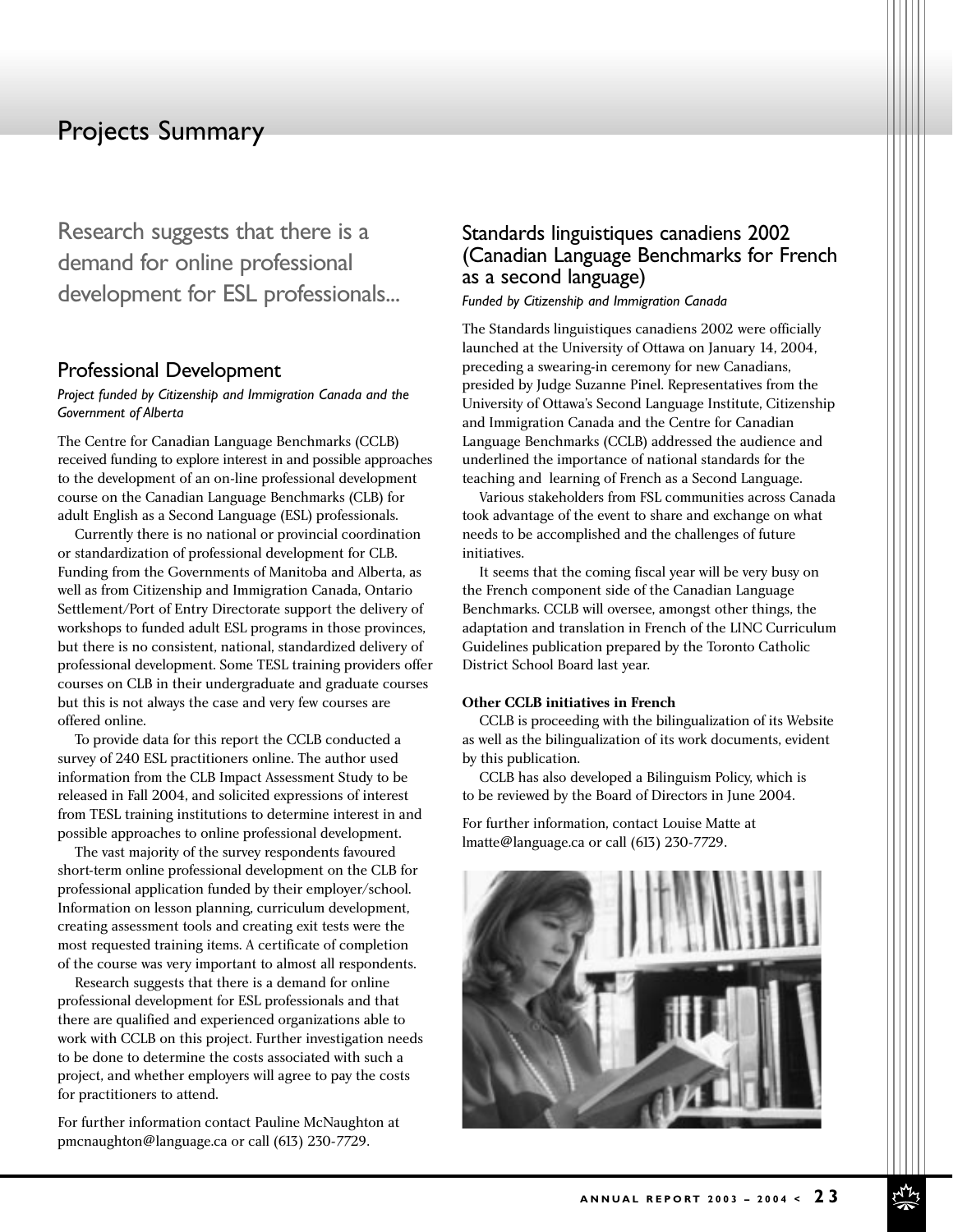# Financial Report

The condensed financial information below has been extracted from the CCLB Audited Financial Statements together with unaudited in-kind contributions. The report of Welch and Company LLP, the auditors, and complete audited financial statements, which include notes and more detailed supplementary financial information, are available for examination by contacting the CCLB.

## Statement of Financial Position as of March 31, 2004

| <b>ASSETS</b>                            | 2004          | 2003          |
|------------------------------------------|---------------|---------------|
| <b>Current Assets</b>                    | $\frac{1}{2}$ | $\frac{1}{2}$ |
| Cash                                     | 62,335        | 137,659       |
| Contributions receivable                 | 225,967       | 124,945       |
| Other receivables                        | 13,790        | 8,461         |
| Prepaid expenses                         | 4,055         | 229           |
| GST recoverable                          | 16,977        | 10,073        |
|                                          | 323, 124      | 281,367       |
| <b>CAPITAL ASSETS</b>                    | 6,619         | 21,836        |
|                                          | \$329,743     | \$303,203     |
| <b>LIABILITIES AND NET ASSETS</b>        |               |               |
| <b>Current Liabilities</b>               |               |               |
| Accounts payable and accrued liabilities | 149,699       | 95,173        |
| Deferred contributions                   | 41,580        | 80,734        |
| Deferred capital grants                  | 6,619         | 19,646        |
|                                          | 197,898       | 195,553       |
| <b>Net Assets</b>                        |               |               |
| Invested in capital assets               | $ -$          | 2,190         |
| Unrestricted                             | 131,845       | 105,460       |
|                                          | 131,845       | 107,650       |
|                                          | \$303,203     | \$303,203     |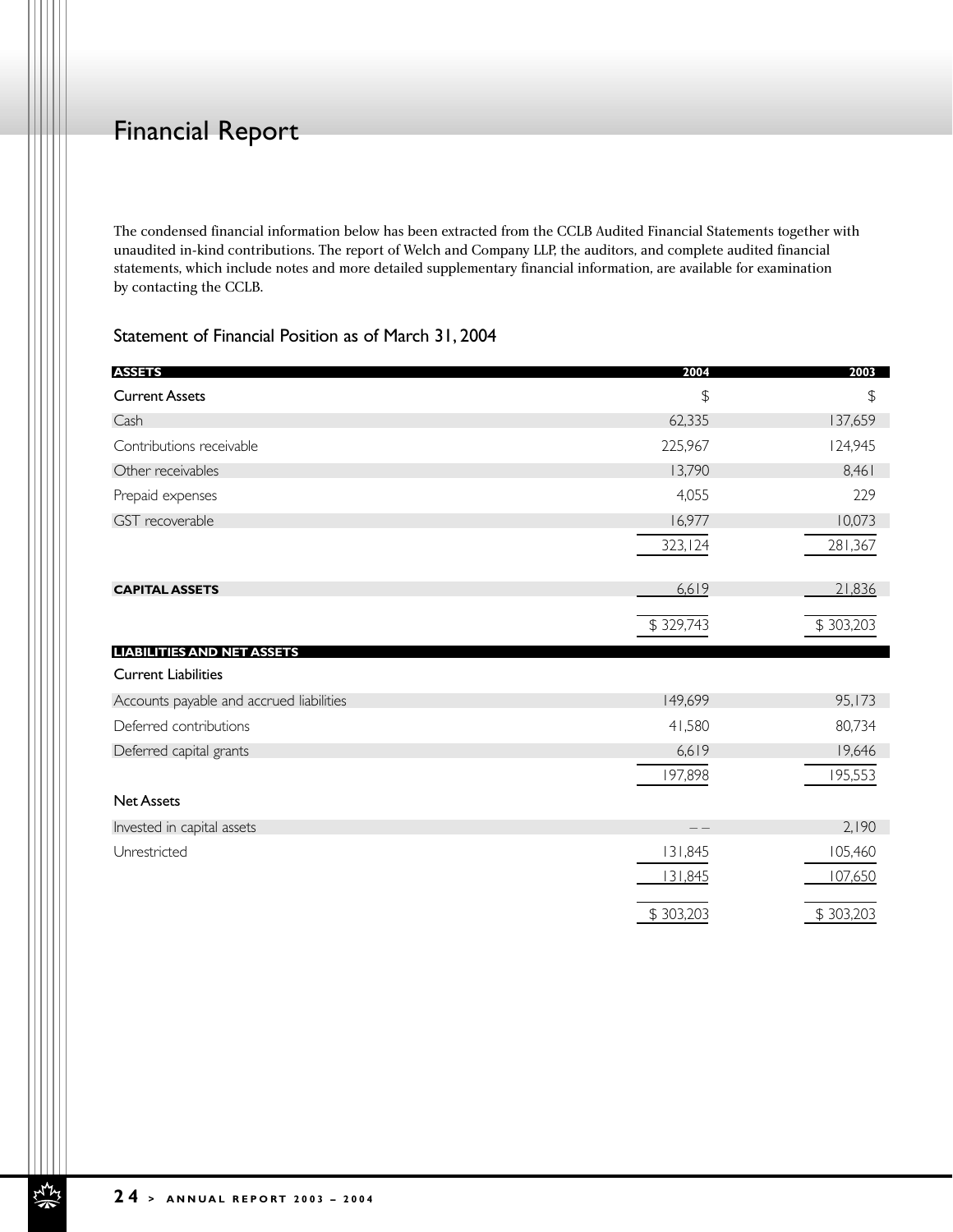# Financial Report

| <b>CONTRIBUTIONS IN KIND (unaudited)</b> |                                                                                                                                                                                                          |  |  |
|------------------------------------------|----------------------------------------------------------------------------------------------------------------------------------------------------------------------------------------------------------|--|--|
| Donor                                    | Contributions                                                                                                                                                                                            |  |  |
|                                          |                                                                                                                                                                                                          |  |  |
| Citizenship and Immigration Canada       | Travel and accommodation costs (including meals) for meeting attendance.<br>Hosting teleconferences                                                                                                      |  |  |
| Government of Alberta                    | Travel and accommodation costs (including meals) for meeting attendance.<br>Telephone expenditures. Project development - the Summative Assessment<br>Manual and the Classroom based Assessment projects |  |  |
| Government of British Columbia           | Travel and accommodation costs (including meals) for meeting attendance.<br>Courier expenses.                                                                                                            |  |  |
| Government of Manitoba                   | Travel and accommodation costs for meeting attendance and support for the<br>CLBPT trainer and training sessions/Project Development, CLB Posters                                                        |  |  |
| Government of Nova Scotia                | Travel and accommodation costs (including meals) for<br>meeting attendance                                                                                                                               |  |  |
| Government of Ontario                    | Travel and accommodation costs (including meals) for meeting attendance.<br>Hosting teleconference calls and courier expenses. Staff time for providing<br>CCLB presentations.                           |  |  |
| Government of Saskatchewan               | Staff time for committee work, conference calls, correspondence and<br>proposal review.                                                                                                                  |  |  |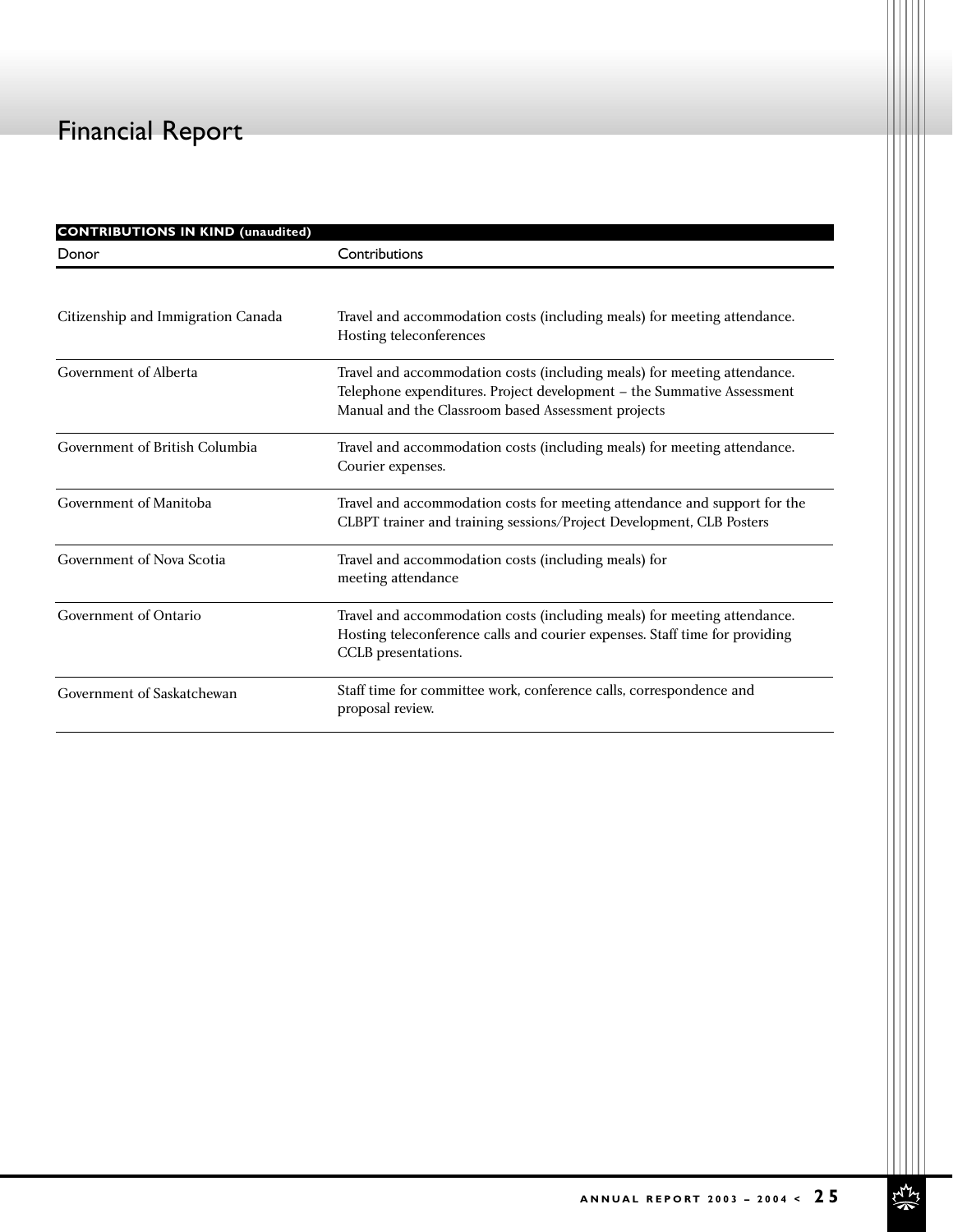# Financial Report

## Statement of Operations and Changes in Net Assets for the year ended March 31, 2004

|                                                    | 2004      | 2003      |
|----------------------------------------------------|-----------|-----------|
| <b>REVENUE</b>                                     | \$        | \$        |
| Government of Ontario                              | 358,567   | 225,573   |
| Citizenship and Immigration Canada (CIC)           | 330,361   | 186,933   |
| CIC Ontario - Settlement/Port of Entry Directorate | 40,000    | 30,000    |
| Government of Alberta                              | 28,570    | 66,935    |
| Government of British Columbia                     | 125,000   | 171,973   |
| Government of Nova Scotia                          | 5,000     | 5,000     |
| Human Resources Development Canada                 | 136,177   |           |
| Regional/Municipal Government - miscellaneous      |           |           |
| Sales - Business Centre                            | 51,805    | 47,318    |
| Interest                                           | $ $ $ $ 0 | 58        |
| Donations                                          | 664       | 444       |
| Miscellaneous                                      | 4,998     | 224       |
| Amortization of deferred grants                    | 13,027    | 7,518     |
|                                                    | 1,094,279 | 741,976   |
| <b>EXPENSES</b>                                    |           |           |
| Office                                             |           |           |
| <b>GST</b>                                         | 18,348    | 9,434     |
| Telephone and internet                             | 4,995     | 6,010     |
| Rent and insurance                                 | 38,163    | 28,164    |
| Office supplies and postage                        | 47,983    | 25,953    |
| Subscriptions and videos                           | 528       | 1,680     |
| Communications                                     | 18,359    | 15,491    |
| Stakeholder services                               | 2,984     | 2,242     |
| Miscellaneous                                      | 9,795     | 713       |
| Website development                                | 5,050     | 7,717     |
| Personnel                                          | 146,205   | 98,404    |
| Salaries, fees and benefits                        | 791,028   | 539,199   |
| Staff development                                  | 5,338     | 302       |
| Recruitment                                        | 7,624     | 260       |
|                                                    |           |           |
|                                                    | 803,990   | 539,761   |
| Board                                              |           |           |
| Travel                                             | 11,476    | 20,272    |
| Insurance                                          | 1,852     | 1,555     |
| Logistics                                          | 7,304     | 3,979     |
| Conference calls                                   | 1,714     | 1,159     |
|                                                    | 29,346    | 26,965    |
| <b>Conferences and Memberships</b>                 |           |           |
| Association memberships and government fees        | 479       | 891       |
|                                                    | 6,054     | 1,748     |
| Conference fees                                    |           |           |
|                                                    | 6,533     | 2,639     |
| <b>Business Centre</b>                             | 31,257    | 12,196    |
| Professional fees                                  | 11,677    | 14,414    |
| Staff travel                                       | 32,858    | 18,518    |
| Project overexpenditures                           |           | 7,251     |
| Amortization                                       | 15,218    | 10,912    |
|                                                    |           |           |
| <b>TOTAL EXPENSES</b>                              | 1,070,084 | 731,059   |
| NET REVENUE                                        | 24,195    | 10,917    |
| NET ASSETS, BEGINNING OF YEAR                      | 107,650   | 96,733    |
| NET ASSETS, END OF YEAR                            | \$131,845 | \$107,650 |